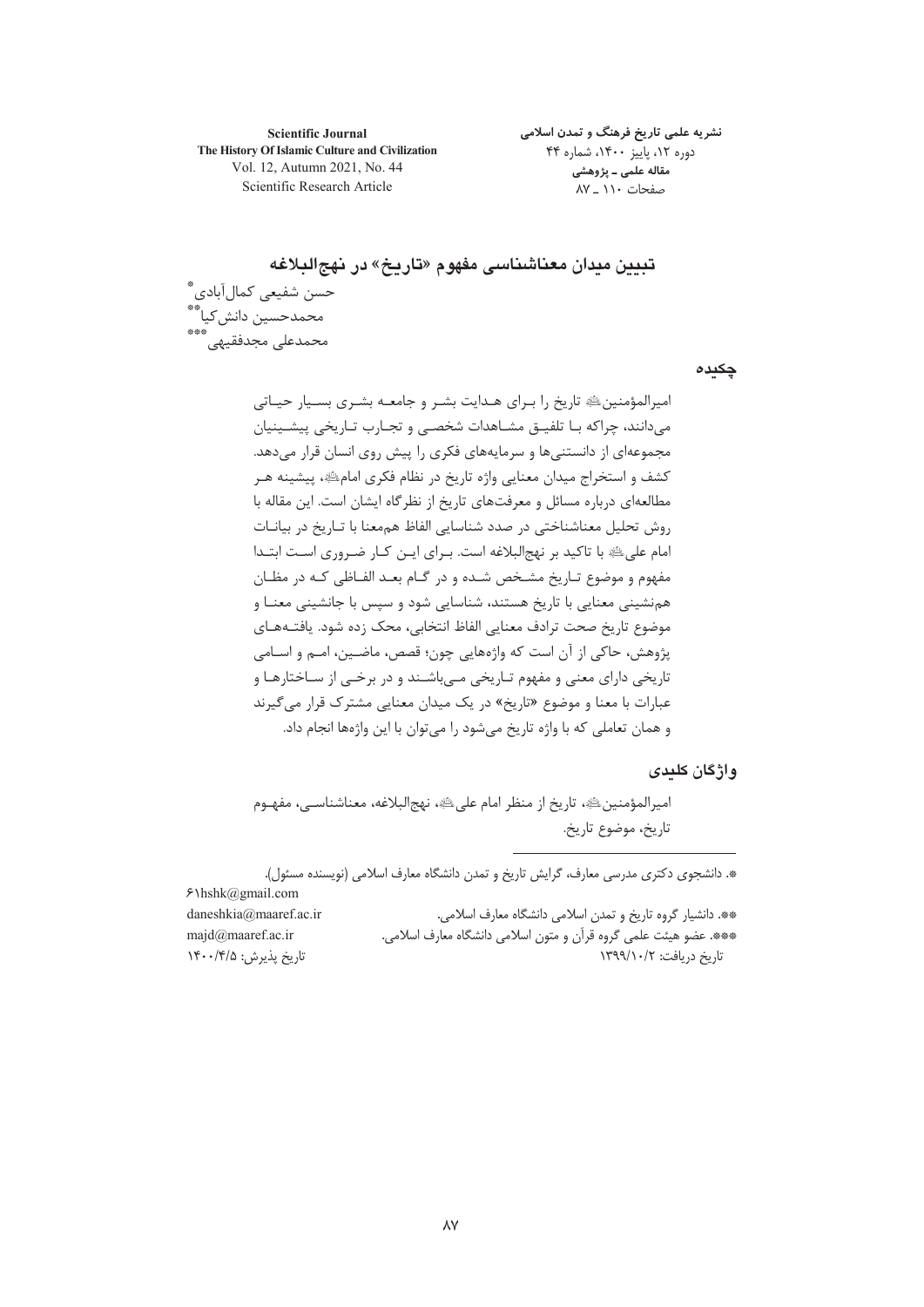#### ىيان مسئله

موضوع تاریخ یکی از مسائل مورد توجه و سفارش در متون مقدس میباشد. هرچند واژه «تاریخ» در قرآن و نهج البلاغه به این نحو به کار نرفته است، اما عدم وجود لفظ «تاریخ» در این منابع به معنای عدم وجود مفهوم و موضوع تاریخ در آنها نیست. با بررسی در این متون به مجموعه قابل تــوجهی از واژگان دست می پاییم که در آن معنی و موضوع تاریخ بهکار برده شده است.

يس از بررسي پيشينه و پـژوهش هـاي موجـود بـا رويكـرد تـاريخ در نظرگـاه اميرالمـؤمنين ﷺ، مشخص گردید که این رویکرد آن گونه که شایسته است در نهج|لبلاغه و سایر بیانـات ایشـان مـورد تحقیق و بررسی قرار نگرفته است. اگر بر این مطلب، نگاه معناشناختی مقاله را بیفـزاییم کـه امکـان تبیین دقیق و علمی واژه تاریخ را میدهد، با کمبود آثار نگاشته شده در این زمینه مواجه خواهیم شد. بررسی های صورت گرفته مؤید این مطلب است که به کارگیری روش معناشناسی بـرای تحقیقـات در حوزه نهج|لبلاغه سابقه چندانی ندارد.

معنا و موضوع تاریخ در الفاظ زیادی در سخنان امیرمؤمنان اشباع شده است. بررسی تمام آنها در این نوشتار امکان پذیر نیست. ازاین رو واژگانی انتخاب شده است که در میدان معناشـناختی تــاریخ در اندیشه امیرالمؤمنین ﷺ به صورت آشکارتری بروز پیدا کرده است.

طرح مسئله معناشناختی به متن و تحلیل مفهومی واژگان هم معنــا و هــم مفهــوم، از جملــه ابــزار پیوستگی و انسجام در یک متن است و از جمله راههای پی بردن به مقصود اصلی گوینده می باشـد. کاربست این روش در بیانات امیرالمؤمنین ﷺ به دلیـل اهمیـت پیـام و نقـش آن در تـأمین سـعادت جاودانه بشر از اهمیت بسزایی برخوردار است؛ بررسی میدان هم معنا و نوع هم پوشانی آنهـا بــه فهــم دقیق تر اندیشه و بیانات حضرت کمک می کند.

نباید از نظر دور داشت که بررسی واژگان، ناظر به مطالعه دقیق متن می باشد، چراکـه گــاهی یـک واژه در متنی معنایی دارد و در متن دیگر معنای دیگری از آن برداشت میشـود. ازایـن٫و زبـان٬شناسـان برای بررسی یک واژه می کوشند تمام متن را بخوانند تا نهایت هدفی را که گوینـده داشـته را اسـتخراج کنند. با روش معناشناسی علمی در متن های عربی به ویژه قرآن و سخنان معصـومان، ایـن نتیجـه بـه دست می آید که رفتار هر واژه در هر متن با متن دیگر فرق می کند، به طوری که دیگر نمی تـوان گفـت واژه (الف) که یک واژه به ظاهر اخلاقی شناخته می شود دقیقا بـه چـه معنـی اسـت، بـه عبـارت دیگـر نمی توان برای هر واژهای، معنای معینی را در نظر گرفت و آن معنی را در تمام متنها تعمیم داد. ٰ

۱. شاملی، محمدی رایگانی، «میدان های معنی شناختی واژگان نهجالبلاغه»، تحقی*قات علوم قرآن و حدیث*، ش A، ص ۳.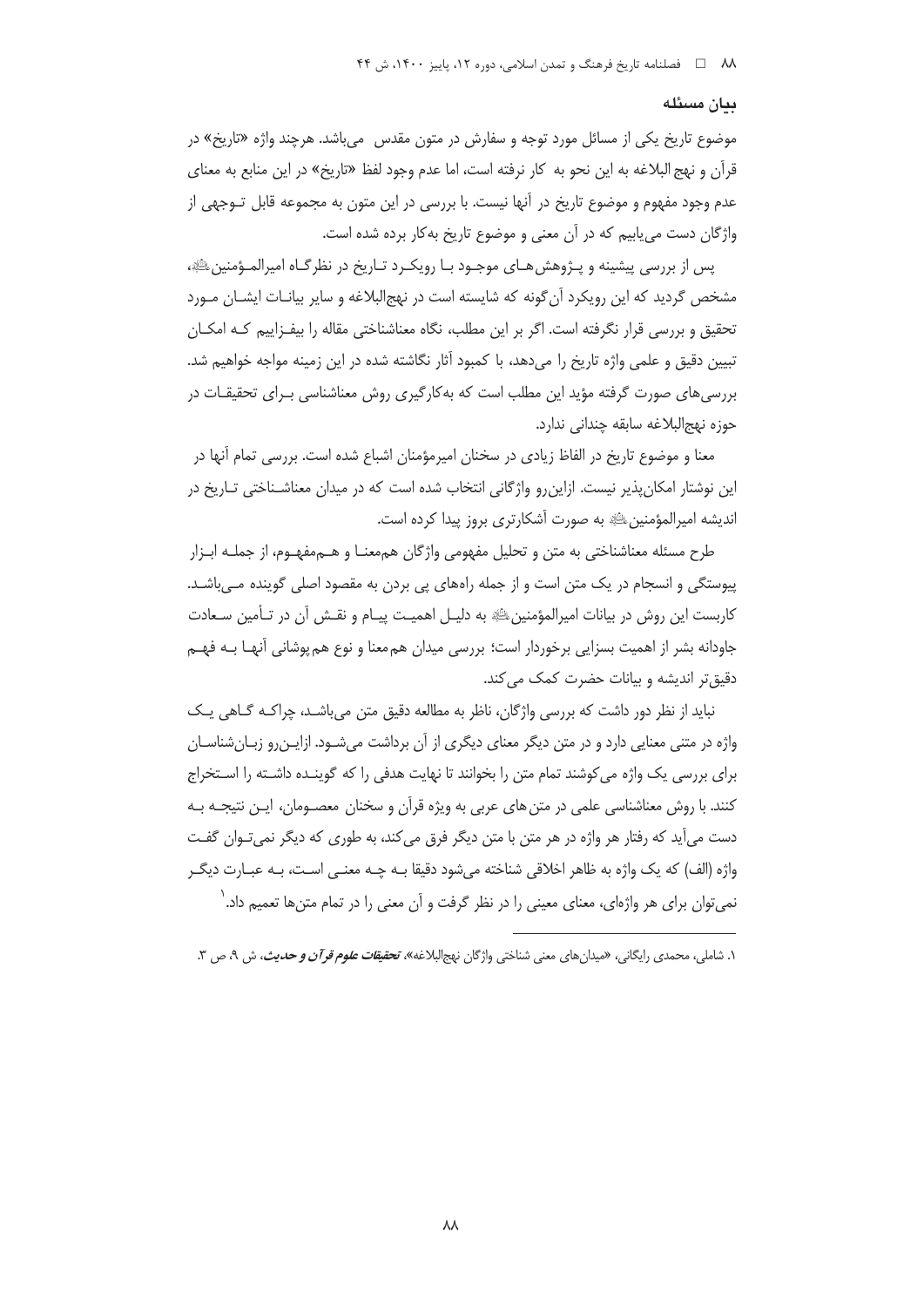اهميت كشف و فهميدن ميدان معنايي «تاريخ» وقتي بهتر روشن مي گردد كه بدانيم تا زماني كه هندسه و شبکه الفاظ هم مفهوم و هم موضوع با تاريخ استخراج نشود، پرداختن به ساير حـوزه هـاي معرفتي تاريخ از منظر اميرمؤمنانﷺ، مقدور و كامل نمي باشد. ازاين,رو در ابتدا به موضــوع و مفهــوم واژه «تاریخ» می پردازیم، چرا که درک صحیح از معنای تاریخ در درک معنای نسبی از آن بسیار حائز اهمیت است. سپس برای تحلیل دقیق مفهوم مورد نظر، کلماتی که دارای موضوع مشترک و معنـای نزدیک به مفهوم تاریخ است را در فرمایشـات حضـرتﷺ جمع آوری و تحلیل کـرده و در نهایـت، میدان معنایی تاریخ را در سخنان امیرمؤمنان بهدست می آوریم.

### ۱. مغهو مشناسی

برای دست پابی به اندیشه امپرالمؤمنین ﷺ درباره مسائل و معارف تاریخی، قبل از پرداختن به معنا و موضوع تاریخ، در ابتدا باید به سراغ تبیین مفاهیم پرکاربرد در نوشتار رفت؛ در قـدم بعـدی سـخنان امام ﷺ را بررسی کرده و خانواده الفاظ با اشتراک معنوی و واژههای متـرادف و یـا شـبه متـرادف را تشکیل داد. سپس با بررسی در معانی اساسی (دلالت صریح`) و معانی نسبی (دلالت ضـمنی ّ) آنهـا، به یک میدان و شبکه منظم از واژگان دارای معنا و موضوع تاریخ دست یافت.

#### ىك. معناشناسى

معناشناسی آ اگرچه با رویکرد نوینش، جزء علوم تازه متولد شده است امــا یکــی از کارآمــدترین ابــزار برای کشف و فهم متون می باشد. با رویکرد نوینش، جزء علوم تازه متولد شـده اسـت از معناشناسـی بعنوان «مطالعه علمی معنا» یاد کردهاند که مطالعه مبتنی بر عدم وجود پیش|نگاشتههای پژوهشگر و صراحت در بیان نتیجه آن است. <sup>۲</sup> برخی دیگر معناشناسی را شناخت توانایی سخنگویان به یک زبـان در فهمیدن صحبتها و پیِبردن به منظورهای یکدیگر دانستهاند.<sup>۵</sup>

این علم، همچون علم اصول که منطق و ضابطه استنباطهای فقهی را ارائه مـی دهـد، بـهمثابـه منطق و ضابطه علم زبان شناسی است که با آن میتوان از خطا در درک مـدلولهـای کـلام و فهـم معانی کلمهها و ترکیبهای یک متن برحذر بود. <sup>۲</sup>

<sup>1.</sup> Denotation.

<sup>2.</sup> Connotation. 3. Semantics.

۴. صفوی، *در آمدی بر معنی شناسی*، ص ۱۴.

۵. باقر*ى، مقدم<i>ات زبانشناسى، ص ۱۹*۷.

۶ مصلائ<sub>ی ب</sub>ور یزد*ی،* محمدی، «معناشناسی زهد در نهج|لبلاغه بر اسـاس روش معناشـناختی ایزوتسـو»، *دو فصـلنامه علمی ـ تخصصی مطالعات قرآن و حدیث*، ص ۹۹، به نقل از: اختیار، م*عناشناسی، ص ۱*۲۷.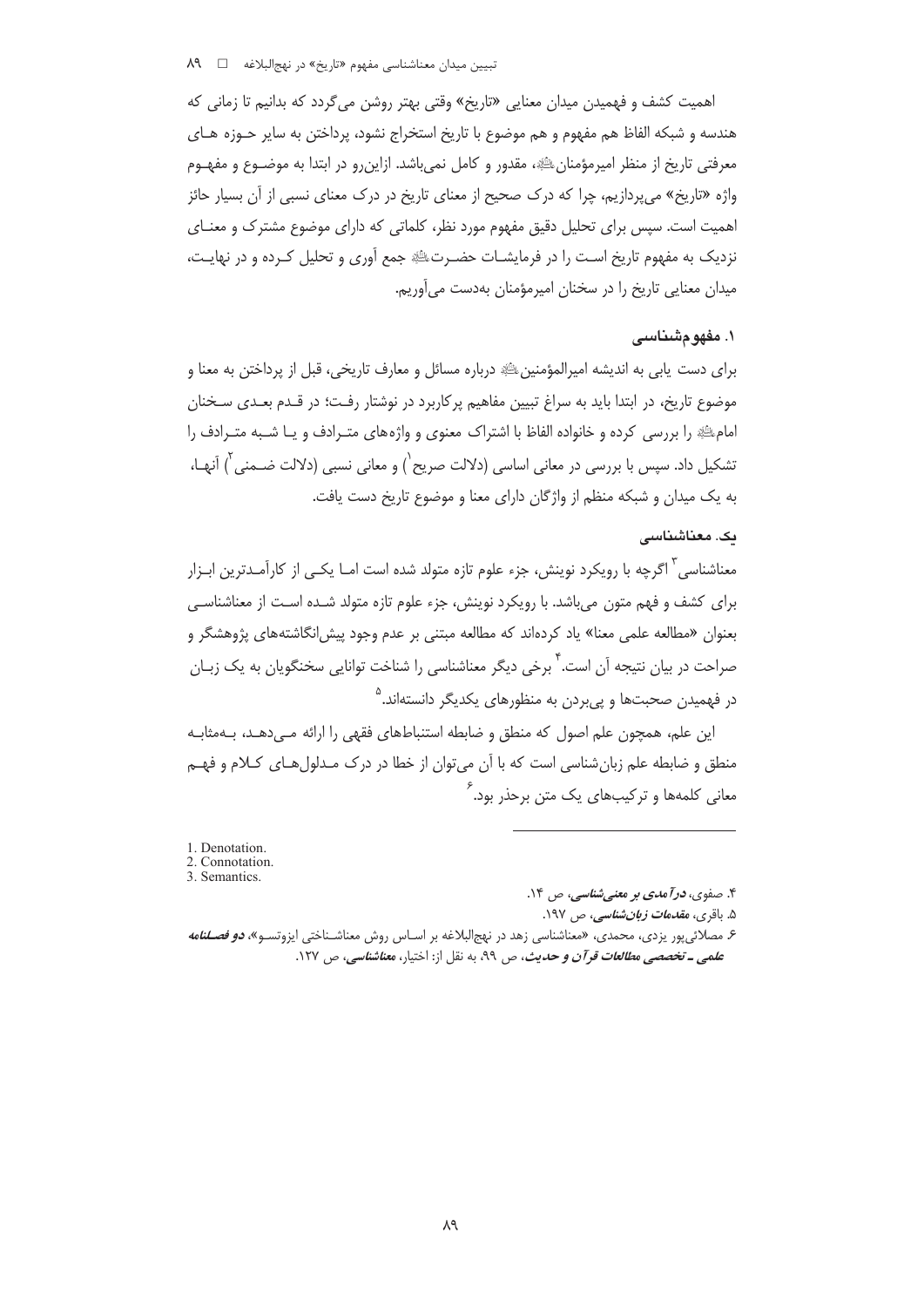۹۰ فصلنامه تاریخ فرهنگ و تمدن اسلامی، دوره ۱۲، پاییز ۱۴۰۰، ش ۴۴

یکی از روش های معناشناسی، مطالعـه حـوزههـای معنـایی الفـاظ مـدنظر اسـت. در ایـن نـوع معناشناسی، اعتقاد بر این است که معنای یک واژه را میتوان بر اساس محیط وقوع آن در یک بافت زبانی تعیین کرد، یعنی بر روابط دستوری و معنایی این واحد با دیگر واحدهای زنجیره گفتار بـا مـتن دلالت دارد. `

## دو. ترادف و شیه ترادف

ترادف در لغت، تتابع دو شيء است كه در سلک واحدند و هر دو در یک نظام واحد قابیل جمیع انید. آ گفته شده: ترادف قوم یعنی پشت سر هم آمدند. از این رو هر چیزی که پشـت سـر دیگـری اسـت را ردیف می گویند. ٰ ترادف در زبانِ شناسی از همین معنی گرفته شده و به واژگانی کـه پشـت سـر هــم می آیند و بر یک معنی و موضوع دلالت دارند، مترادف می گویند.

در زبانشناسی معاصر با ترسیم میدان معناشناسی واژگان مترادف و بررسـی تمـایزات آن، نـوعی هم پوشانی واژگان، تحت عنوان «شبه ترادف» در برابر «مطلق تـرادف» مطـرح مـی.شــود.<sup>۴</sup> تـرادف مطلق، تطابق كامل ميان معناى دو واژه از همه جهات است كه بسيار كمياب و نادر است و يا اصـلا وجود ندارد. این قسم از ترادف بسیار نادر است، و سخن زبان دانانی که منکر ترادف هستند، بـه ایـن قسم باز *گ*شت دا<sub>د</sub>د.<sup>۵</sup>

مقصود از شبه مترادف این است که دو واژه کاملا هممعنا نیستند بلکه با یکدیگر تفاوت دارند، اما این اختلاف مانع قرابت معنایی بین آندو نمی شود. ً هیچ دو واژهای دقیقا دارای یک معنی نیستند اما در برخی سیاق ها و بافت های مشترک، هم معنا می شوند. به عبارت دیگر انطبـاق در هسـته اصـلی و معناشناختی، با وجود تفاوت در جنبههای عاطفی در واژگان متقابل در وسعت معنی و شــمول معنــایی در جانشین سازی و تفاوت در هم نشین ها امری محقق و واقع است. اما به معنای جـایگزینی دقیــق واژهها نیست، بنابراین با تبیین روابط مفهومی در سطح واژهها، ترادف نسبی پذیرفته است.<sup>۷</sup>

۱. صفوی، *آشنایی با معنی شناسی*، ص ۱۶۶.

- ۲. فراهیدی، *العین*، ج ۸، ص ۲۲.
- ٣. ترادف القوم: تتابعوا، و كلُّ شيء تبع شيئاً فهو ردفه. (الفيومي، *المصباح المنيو*، ص ٢٢۴)
	- ۴. پالمر، نگاهی *تازه به معنے شناسی،* ترجمه کوروش صفوی.
- ۵. هادی، «روشی نوین در معناشناسی مفاهیم و واژههای قرآنی»، *پ<mark>ژوهشهای قرآنی</mark>،* ش ۷۲، ص ۹۱.
	- ۶ همان، ص ۹۳.
- ۷. ابراهیمی، طبیبی، رمضانی دست رنج، «بررسی زبان شناختی روش کاربست ترادف در قرآن (با محوریت آراء علامـه طباطبایی)»، پژوهشه*ای ادبی ـ قوآنی،* ش ۲، ص ۳.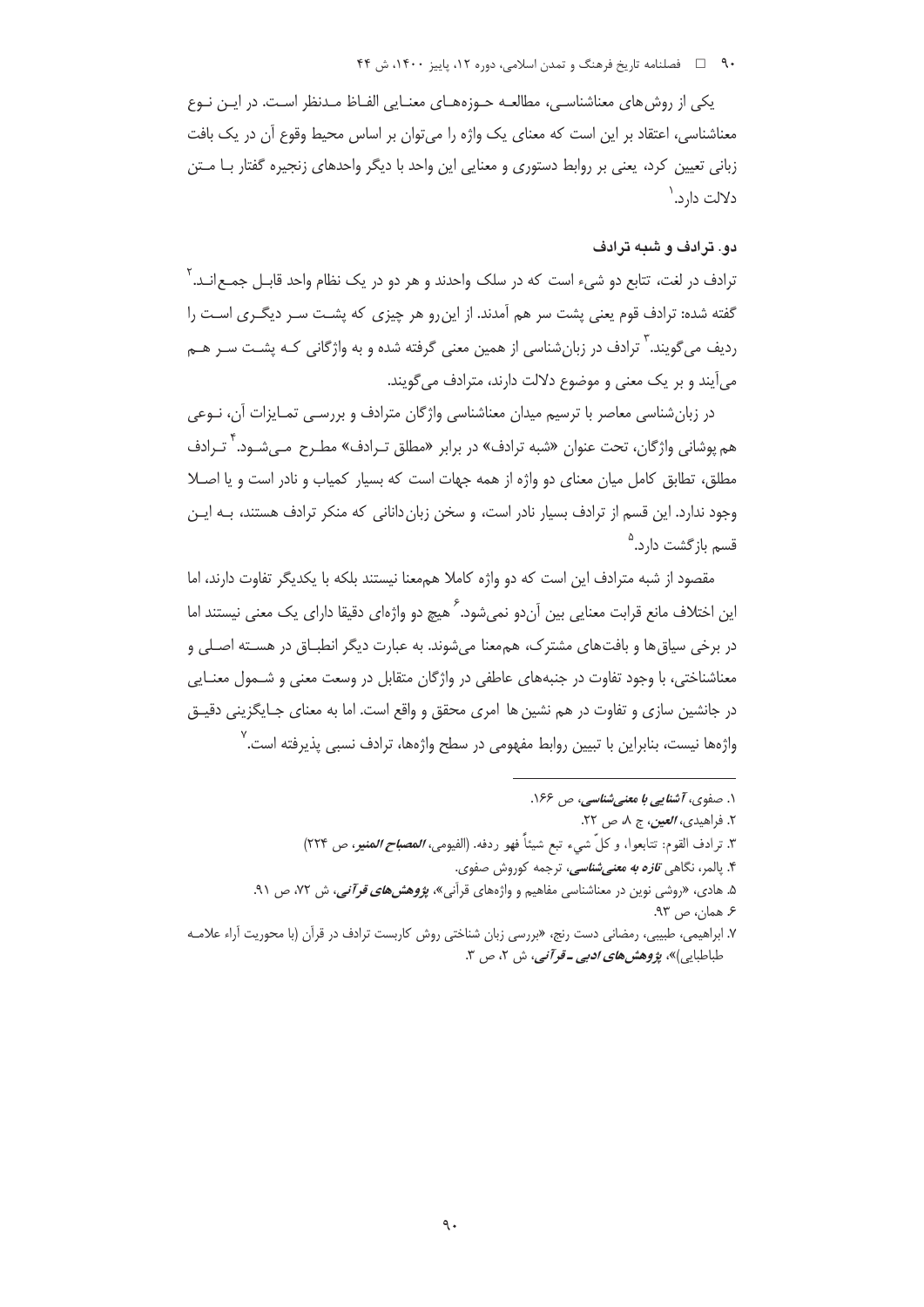ازآنجاکه ترادف تام و کامل، نادر است یا وجود ندارد، پس مقصود از ترادف در این روش، «ترادف نسبي» يا «شبه ترادف» است. هنگامي كه دو لفظ، معناي نزديكي به هم دارند، هرچند تفاوت هـايي، با هم دارند، با نادیده گرفتن فرق دقیـق تخصصـی آنهـا، در معنـای یکـدیگر اسـتعمال مـی٤ردنـد. همچنین ممکن است واژه ای عام و واژه دیگر خاص باشد، یا الفـاظی در یـک معنــای عــامّ و کلّــی مشترکند اما مترادف باشند. و یا ممکن است واژه ای از نظر لغت با واژه دیگـر متـرادف نباشـد، ولـی سیاق و بافت عبارت، به واژه معنایی می بخشد که آن را با دیگر واژههـا متـرادف مـی کنـد. از سـوی دیگر، گاهی یک واژه با واژه دیگر در لغت مترادفند و بلکه گاهی از جهت شکل و مـاده مشـابهت دارند، در عین حال مترادف نیستند؛ زیرا سیاق و بافت به واژه معنایی میبخشد که با واژه دیگـر هــم معنا نىست. `

ظهیرالدین بیهقی در تفسیر مفردات نهج|لبلاغه اولین کسی است که به وجــود تــرادف در کــلام امیرمؤمنان ﷺ اعتراف کرده است. شارحان دیگر بعد از او، همچون راوندی، ابنمیثم، ابن|بی|لحدیـد، علامه خويي و ديگران نيز به نوعي وجود ترادف را در نهج|لبلاغه پذيرفته|ند. اما ابن|بي|لحديد اولـين کسی است که این اصطلاح را در شرح نهج|لبلاغه به کار برده است. همه این شـارحان معتـرف بـه ترادف، تفاوتهایی نیز میان برخی دیگر از الفاظ به ظاهر مترادف قائـل شـدهانـد و از آراء و نظـرات ایشان چنین برمیآید که وجود ترادف تام را در نهج|لبلاغه نمیپذیرند. دیدگاه آنها نسبت به الفاظ بـه ظاهر مترادف این است که این الفاظ، هرچند معنای متقارب و نزدیکی دارند، اما فرق@ایی نیــز بــین آنها وجود دارد؛ به گونه ای که نمی توان یکی را جایگزین دیگری کرد. بنابراین می توان چنین نتیجه گرفت که امام علیﷺ کلمات کاملا مترادف را در کلام خود به کار نبرده؛ بلکه میان کلمات به ظاهر مترادفی که در کلام امام علیﷺ بسیار زیاد به کار رفته است، فرق هایی دقیق وجود دارد. همین امر، بیانگر حکمت خردمندانه آن حضرت در انتخاب واژگان نهـج|لبلاغـه مـی باشـد و شـکی نیسـت کـه شناخت تفاوتهاي دقيق ميان الفاظ به ظاهر مترادف، باعث شناخت بهتر و دقيق تر كلام آن حضرت مر شود. <sup>۱</sup> لذا تمام این ترادفهای ذکر شده در مقاله، شبه ترادف هستند.

سه. معنای اساسی و نسبی معانی اساسی یک واژه امری ذاتی و درونی از خود آن واژه تلقی میشود و این معانی اساسی همیشه

۲. صدقی، سیفی، «بررسی الفاظ مترادف در نهجالبلاغه»، م*طالعات اسلامی*، ش ۷۴، ص ۲۶.

۱. صفوی، در *آمدی ب*ر معناشناسی، ص ۱۰۶.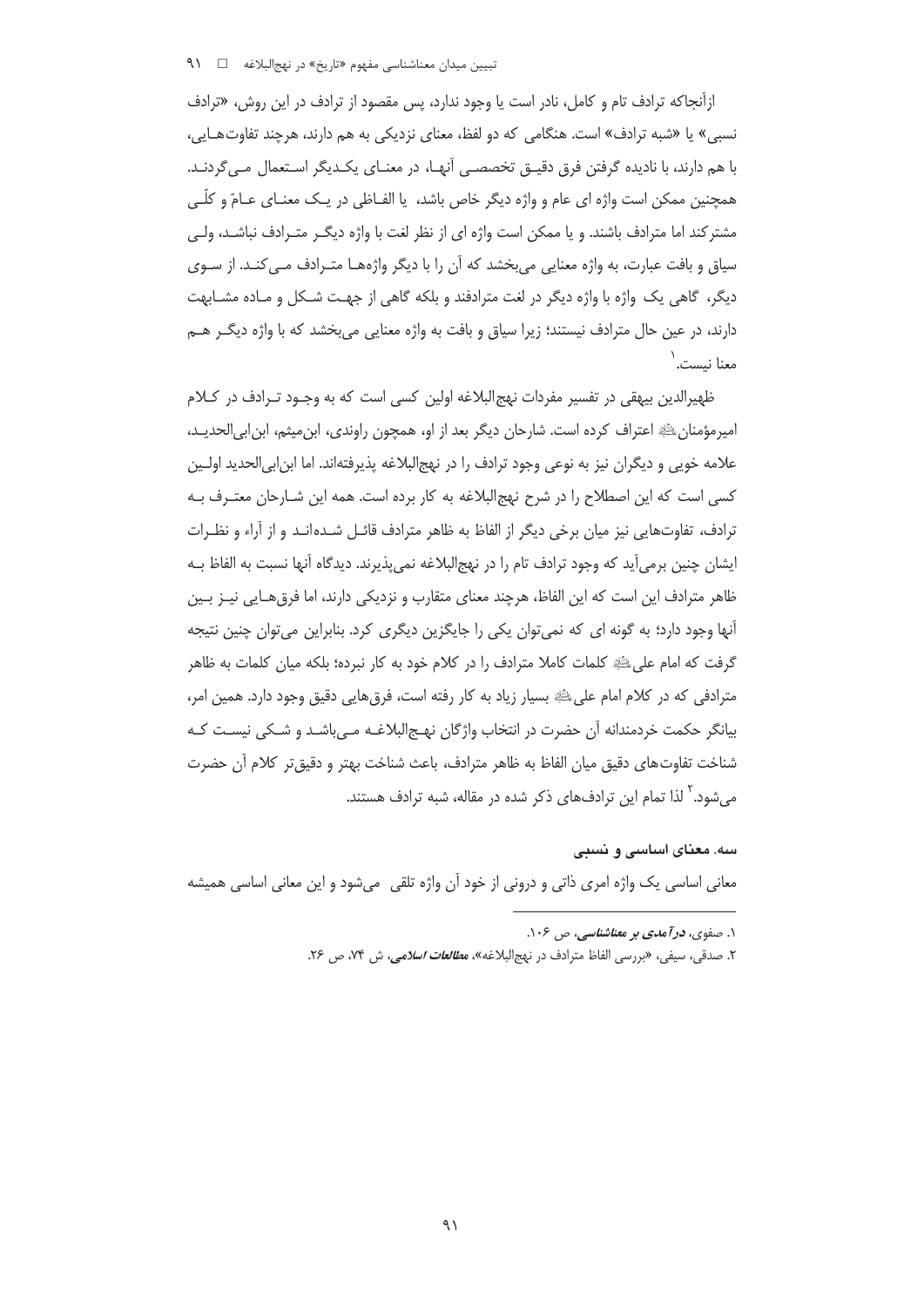با واژه بوده و هر جا آن واژه انتقال يابد، اين معاني اساسي نيز انتقال مي يابد.` مـثلاً كلمـه «كتــاب» خواه در قرآن باشد یا در خارج آن، معنای اساسی واحدی دارد. این کلمه تا زمانی که به صـورت یـک کلمه احساس شود، معنای اساسی خود را که «نوشـته و نامـه» اسـت، حفـظ مـی کنـد. ایـن عنصـر معناشناختی ثابت را که هرجا این کلمه بهکار رفته و هرکس آن را بهکار برده، پیوسته آن بوده اسـت، «معنای اساسی» کلمه می گویند.<sup>۲</sup>

معانی نسبی، چیزی است که در نتیجه پیدا شدن وضع خاصی برای آن کلمه و زمینهای خـاص بـه معنای اساسی، پیوسته و افزوده می شود و در نظام تازه، نسبت به واژههای مهم دیگر، نسبتها و روابـط گوناگون پيدا مي كند. <sup>۲</sup> بهعبارتي، معناي اساسي اگر وارد نظام خاصي شـود، وضـع ويـژهاي در آن نظـام · پیدا می کند، بی آنکه معنای دوم، معنای اول را نفی کند، که «معنای نسبی» نامیده می شـود. ایـن وضـع ویژه بدین خاطر است که عناصر تازه معناشناختی پیدا کرده که همه برخاسته از این وضع خاص کلمه و نیز از روابط و نسبتها و پیوستگیهای آن با دیگر تصورها و مفاهیم این نظام است. در مثال بالا، کلمـه «کتاب» بهمحض اینکه وارد نظام و دستگاه تصوری قرآنی شد، ارتباط خاصی بـا بعضـی کلمـات مهـم قرآنی همچون الله، وحی، تنزیل و نبی پیدا کرد. همچنین این کلمـه در ترکیـب خـاص اهــل کتـاب در قرآن، معنای مردمان دارای کتاب آسمانی همچون یهودیان و مسیحیان را یافت.<sup>۴</sup>

معنای نسبے و یا دلالت ضمنے ، که «ارزش اضافے » تلقی می شود، بهمنزله امری است که مربـوط به «فهم و درک فراتر» یا «فهم مازاد» است؛ درحالی که دلالت صریح یـا معنـای اساسـی، بـهمثابـه امري «رايج و سهل الوصل» در نظر گرفته مي شود.<sup>0</sup>

### چهار. بررسی موضوع و مفهوم تاریخ

واژه تاریخ از واژه أرخ به معنای مشخص کردن و شناسایی زمان است.<sup>۶</sup> دراین *ک*ه واژه تاریخ در اصـل

۱. شاملي، معن*اشناسي واژههاي اخلاقي نهج البلاغه*، ج ۱ ص ۵۹.

- ٣. شاملي، معن*اشناسي واژههاي اخلاقي نهج البلاغه*، ج ١ ص ۵۹.
- ۴. ایزوتسو، *خدا و انسان در قرآن*، ۱۵ \_ ۱۳؛ به نقل از هادی، «روشی نوین در معناشناسی مفاهیم و واژههای قرآنی»، يژوهش ه*اي قو آني*، ش ۷۲، ص ۹۱.

۵. مرکز خدمات ترجمه تخصصی تهران. /https://tehrantarjomeh.com/ معنی \_ ضمنی \_ و \_ صریح/، بـه نقــل از: Kerbrat Orecehioni, 1977, p. 13

۶. ابن منظور، *لسان العرب*، ج ۳، ص ۴.

۲. ایزوتسو، *خدا و انسان در قرآن*، ۱۵ \_ ۱۳، به نقل از هادی، «روشی نوین در معناشناسی مفاهیم و واژههای قرآنی»، يژوهش ه*اي قرآني،* ش ۷۲، ص ۹۱.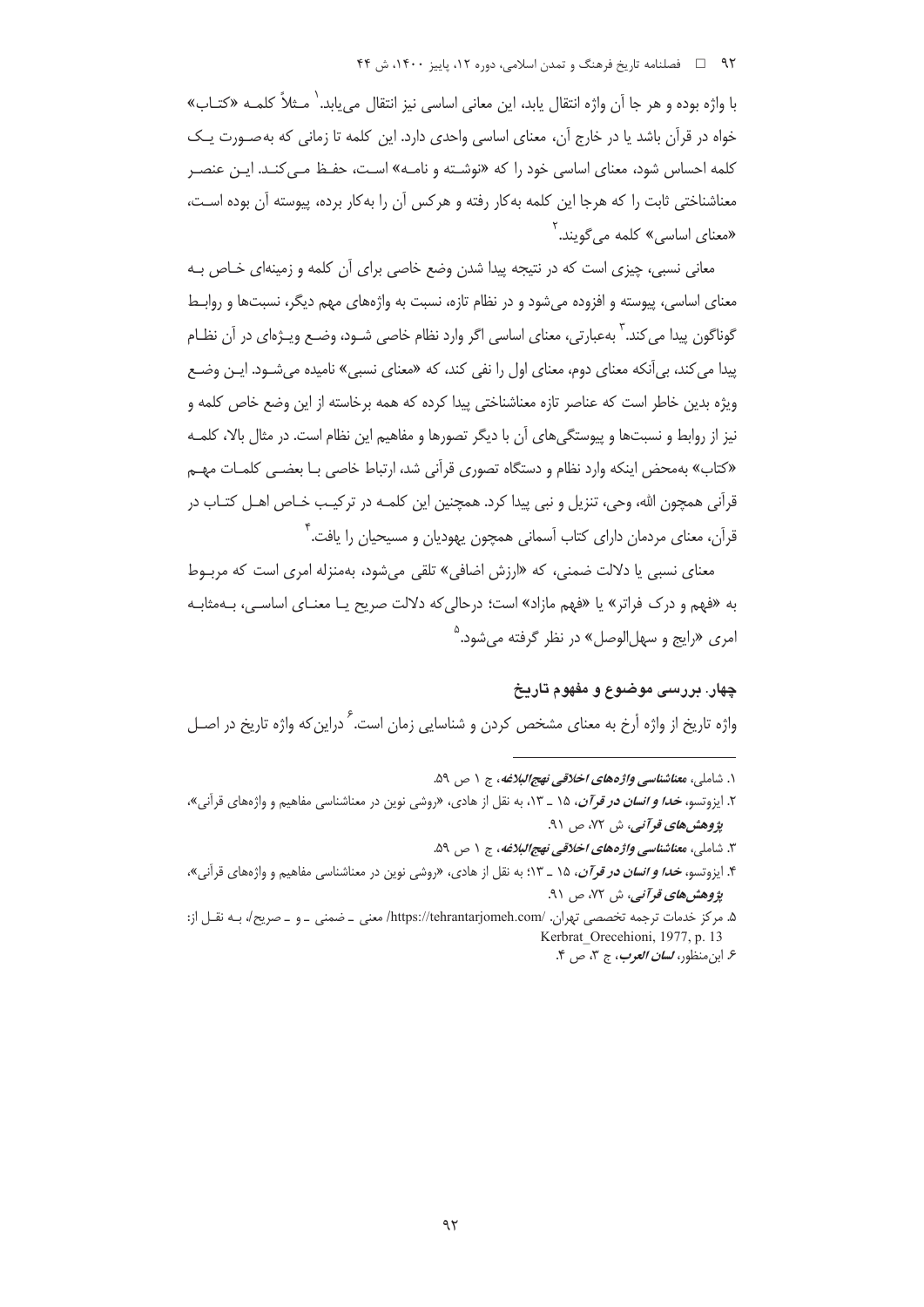عربي است يا تعريب شـده، اختلافـاتي ديـده مـي شـود. ٰ لغـت شناسـان، أن را واژه عربـي محـض نمی دانند. <sup>۲</sup> اما برخی محققان آن را تعریب ترکیب فارسی «ماه روز» دانسته انـد کـه واژه «مـورِّخ» را ساخته و مصدرش را «تأريخ» قرار دادند. <sup>۳</sup> اما برخي ديگر از محققان اين معنــا را بــه خــاطر كمتــرين شباهت آوایی بین «ماه روز» و «تاریخ» تعرب غریبی دانسته اند. <sup>۴</sup> برخی نیـز ایـن واژه را برگرفتـه از «ارخو» در زبان اکدی یا «یرخ» در زبان عبری و به معنی ماه (قمر یا شهر) گفتهاند.<sup>۵</sup>

برای رسیدن به تعریف مناسب، ابتدا موضوع تاریخ را مورد بررسی قرار میدهیم. گفته شده است كه موضوع هر علم چيزي است كه در آن از عوارض ذاتي آن بحث مي شود و يا بـه عبـارتي ديگـر، موضوع، امری است که در آن به بحث و تامل می پردازیم مانند انسان که موضوع علم پزشکی است یا عدد که موضوع علم حساب است. بنابراین، بررسی تحولات گوناگونی که در حیات و اندیشه آدمی رخ میدهد موضوع علم تاریخ است.<sup>۶</sup>

برخی کلیه حوادث و وقایع گذشته اعم از انسانی و یا طبیعی را موضوع تـاریخ دانســتهانــد.<sup>۷</sup> دیگری معتقدند که فقط گذشته نوع بشر موضوع تاریخ است.^در مقابل برخی بر این باور هستند که تمام واقعيت گذشته، واقعيات تاريخي نيستند بلكه بعضي از حوادث و وقـايع گذشــته موضــوع تــاريخ است.<sup>۹</sup> پژوهشگر دیگری تاریخ را معرفت به وقایع مهمه گذشته انسانی می داند.<sup>۱۰</sup>

با توجه به متغیرهای حاکم در نظرات محققان، به نظر مـی٫رسـد قلمـرو و موضـوع تـاریخ، انسـان، گذشته و حوادث مهم است. حذف یا نادیده گرفتن هر کدام از این سه متغیر، تاریخ را از داشتن موضــوع و قلمرو مشخص محروم خواهد کرد. نخستین متغیر «انسان» است؛ چرا که اساساً انسان موضـوع علــم تاريخ است. ازاين رو جايي كه انسان نباشد، تاريخ نيز ورود ندارد. بنابراين علم تاريخ، پيرامـون «انســان»،

- ١. حسيني زبيدي، ت*اج العروس من جواهر القاموس*، ج ۴، ص ٢۵۶.
- ٢. ازهري، ته*ذيب اللغة*، ج ٧، ص ٢٢٣؛ ابن منظور، *لسان العرب*، ج ٣، ص ۴.
	- ۳. سجادی، *تاریخ تگاری در اسلام، ص ۵.*
	- ۴. حضرتی، روش پژوهش در تاریخ شناسی، ۳۹.
	- ۵. <sub>(</sub>وزنتال، *تاریخ تاریخ تگاری در اسلام*، ص ۲۳ \_ ۲۵.
	- ۶ ٫. ک: سجادی و عالمزاده، *تاریختگاری در اسلام، ص ۱۰*.
- ۷. شریعتی، *اسلام شناسی*، مجموعه آثار، ج ۱۷، ص ۷. نقل از: علیپور، «کندوکاوی دیگر در علم تاریخ»، *تاریخ اسلام*، ش ۲۶، ص۱۸ ــ ۵. ص ۸.
	- ٨. والش، مقدمه/ي بو فلسفه تاريخ، ص ٢۴.
		- ۹. هالت کار، *تاریخ چیست؟*، ص ۳۴.
	- ۰۱۰ ر. ک: حضرتی، «اسلام و ایران؛ بررسی تاریخی»، م**جم***وعه مقالات، ص* **۱۵.**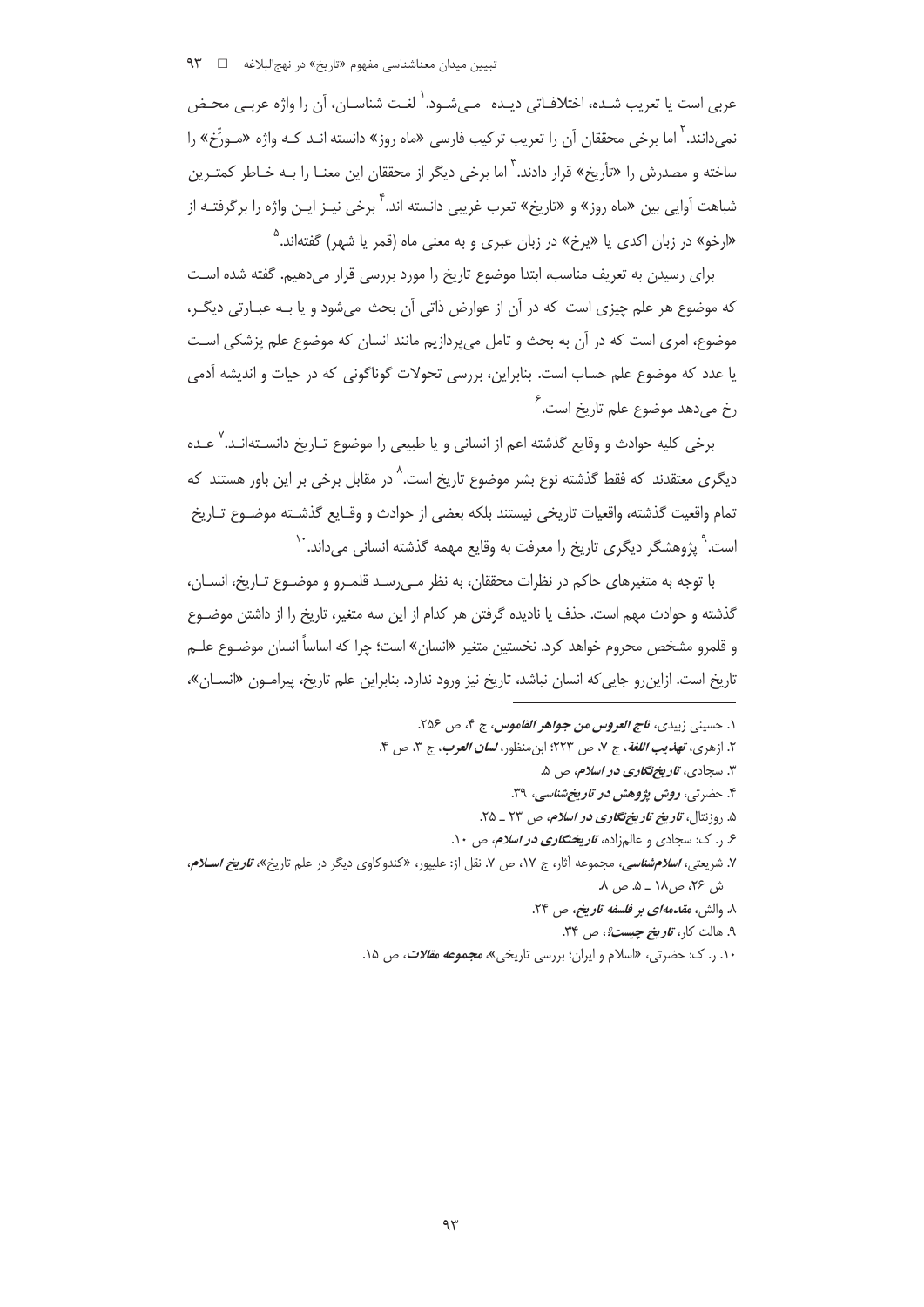در گردش است. اگر در تاریخ، «کوه طور» یا «چاه زمزم» و یا «غار حراء» اهمیت یافته، بهدلیـل وجـود ردیای انسان در آن مکانهاست، وگرنه آنها به خودی خود، موضوع و قلمروی تاریخ نیستند. متغیـر دوم، دلالت بر «گذشته» است؛ چرا که قلمرو علم تاریخ محدود به زمان گذشته است، یعنی در تـاریخ تنهـا از وقایعی گفتوگو می شود که رخ داده و زمانی از آنها گذشته است. علم تاریخ به حـال و بـه آینـده تعلـق ندارد، بلکه تنها شامل زمان گذشته است. اگر در این علم از زمان حال و آینـده گفـتوگـو شـود، در آن صورت به قلمرو فایده تاریخ قدم نهادهایم. به عبارت دیگر، فایده تاریخ برای زمان حال و آینده است امـا موضوع های تاریخی، تنها در زمان گذشته قابل جستجو هستند. متغیر سوم، دلالت بـر «وقـایع مهمـه» دارد؛ یعنی هر آن چیزی که در گذشته برای انسان و درباره انسان اتفاق افتاده است، جزو تاریخ به شــمار نمی]ید، بلکه تنها وقایع مهمهای که برای مورخان ارزش ثبت داشته است، جزو تاریخ است. ٰ

با مطالعه و بررسی گزارش ها و نقل های تاریخی امپرالمؤمنین ﷺ می توان گفت که موضوع تاریخ از نظر گاه امام علي ﷺ نيز «انسان، زمان گذشته، و وقايع مهم و قابل توجه» مي باشد.

امپرالمؤمنین ﷺ در بیانی میفرماید: اگر با چشم عبرت به تاریخ بنگـری بـا جمـع بنـدی درسـت عبرتهای گذشته، آینده ات را پاس خواهی داشت. <sup>۲</sup> در اینجا امام علیﷺ به یـک جنبـه از موضـوع .<br>تاریخ توجه دارد و اَن بعد زمانی اَن است و بیانگر مفهوم وقت زمان گذشته مے،باشد. <sup>۳</sup>

حضرت علیﷺ در ضمن توصیه به توجه به تاریخ گذشتگان و پیشینیان، فرزند خود را به تامل و تفکر پر وقایع و فجایع مهم دعوت می کنند و می فرمایند:

قلب خویش را با نشان دادن فجایع دنیا، بینا کن. اخبار گذشتگان را بر نفس خود عرضه نما و مصائبي ,ا كه به اقوام قبل از تو رسيده به او يادآوري كن. در ديار و آثار آنها گردش نما و درست بنگر آنها چه کردند، از کجا منتقل شدند و در کجا فرود آمدند. هر گاه در وضع آنها بنگری خواهی دید که از میان دوستان خود خارج شدند و در دیار غربت بار انداختند. گویا طولی نمی کشد که تو هم یکی از آنها خواهی شد یس منزلگاه نهاییات را اصلاح کن، و آخرتت را با دنیا معامله مکن. <sup>۲</sup>

- ۳. احمدي، «فلسفه تاريخ از ديدگاه نهجالبلاغه»، <del>كتاب م*اه تاريخ و جغرافيا*</del>، ش ۴۱، ص ۱۵.
- ۴. وَ يَصِّرُّهُ فَجَائِعَ الدُّنَّا ... وَ اعْرِضْ عَلَيه أَخْبَارَ الْمَاضِينَ وَ ذَكِّرْهُ بِمَا أَصَابَ مَنْ كَانَ قَبْلُكَ مِنَ الْبِأَوَّلِينَ وَ سبرْ فس ديادهمْ وَ آثَادِهمْ، فَانْظُرْ فيمَا فَعَلُوا وَ عَمَّا انْتَقَلُوا وَ أَينَ حَلُّوا وَ نَزَلُوا فَإِنَّكَ تَجِدُهُمْ قَد انْتَقَلُوا عَن الْأَحِبَّة وَ حَلُّـوا

٠. ر. ک: حضرتی، «اسلام و ایران؛ بررسی تاریخی»، مجموعه مق*لات*، ص ١۵.

٢. لَوِ اعْتَبَرْتَ بِمَا مَضَى، حَفِظْتَ مَا بَقِي … . (نهج البلاغه، ن ۴۹)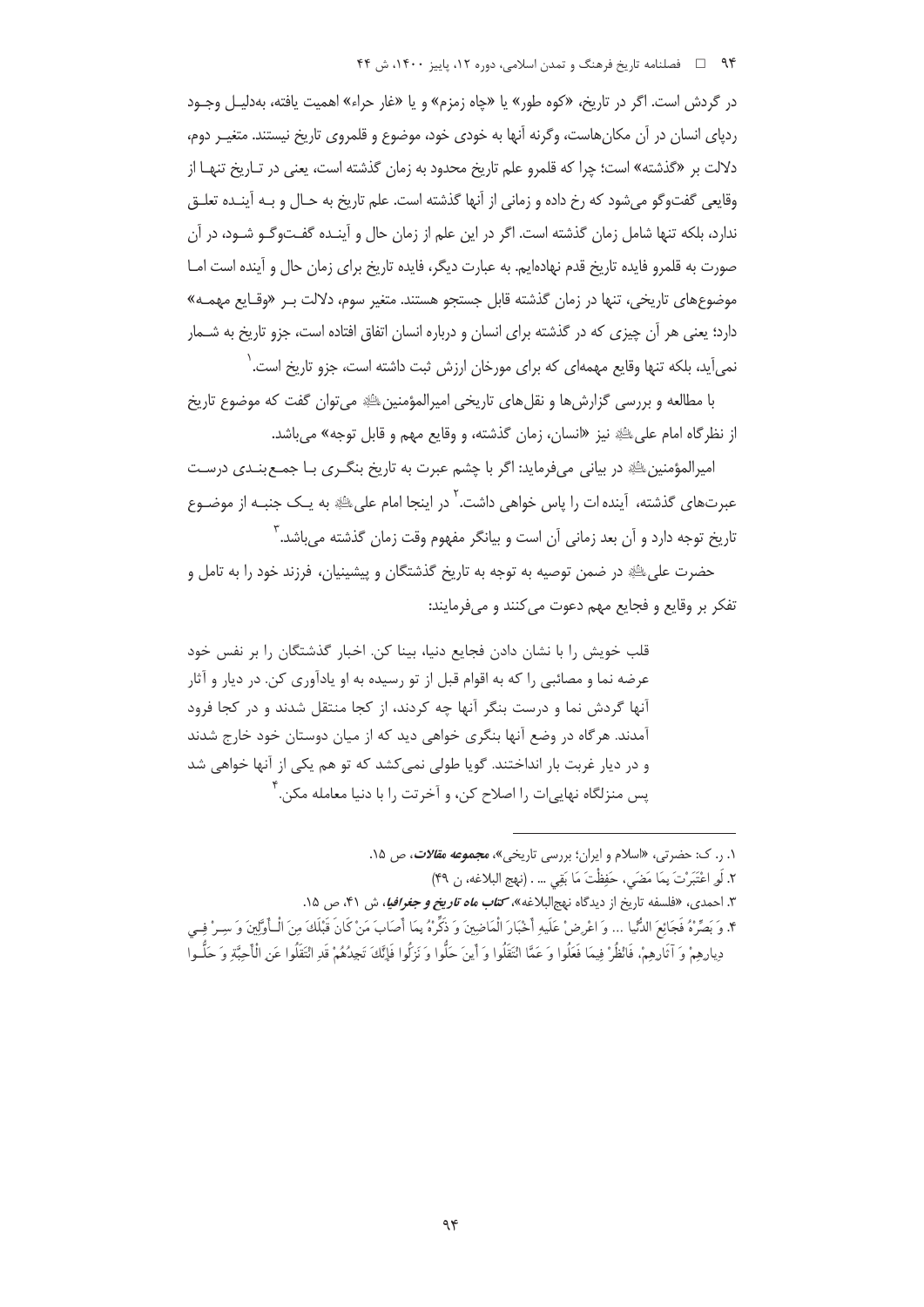حال پس از بررسی موضوع تاریخ می توان به مفهوم تاریخ پرداخت. ابن خلدون در مقدمه خود مے نویسد: باید دانست که حقیقت تاریخ، خبر دادن از اجتماع انسانی؛ یعنی اجتماع جهان و کیفیاتی است که بر طبیعت این اجتماع عارض می شود، چون توحش، همزیستی، عصبیتها و انواع جهان گشاییهای بشر و چیرگی گروهی بر گروه دیگر و آنچه از این اجتماع ایجاد میشود. ٰ سيد قطب تاريخ را اين گونه تعريف مي كند: تاريخ، حوادث نيست، بلكه تفسير حوادث است. یی بردن به روابط آشکار و نهان حوادث، به گونهای که معنی نظامداری از آنها به دست آید و وحدت به هم پیوستهای از حلقههای حیات که در تمام اجزای آن، واکنش و تکایو، همگام با زمان و محیط، به چشم خورد، تاریخ است. <sup>۲</sup>

گروهی دیگر گزارش حوادث مشهور روزگار فرمانروایان، جنگها و فتوحات، احوال انبیاء، و سیره و سنت آنان را معنای تاریخ دانستهاند. <sup>۳</sup> برخی دیگر تاریخ را مجموعه حوادث و وقایعی می داننـد کـه در گذشته اتفاق افتاده و بر نگرش و بینش، گرایش و رفتار انسان تاثیر و تاثر داشته است. <sup>۲</sup>

یکی از دلائل تعدد و گوناگونی تعاریف این است که برخی تعاریف، ناظر بـه پدیـدههـا و وقـایعی است که در گذشته اتفاق افتاده و برخی دیگر معطوف به مطالعه، پژوهش و بررسی وقـایع و حـوادث گذشته حیات بشری است. برخی تاریخ را بر اساس ثمرات و فوائد آن تعریف می کنند؛<sup>۵</sup> گاهی تعریـف بر اساس تمایز تاریخ با دیگر علوم می باشد.<sup>۶</sup> گاه تاریخ بر اساس نوع صورتهای ذهنـی علـم تـاریخ تعریف مے،شود،<sup>۷</sup> گاهی نیز تاریخ را بر اساس ذاتیاتش تعریـف مـی *کن*ـیم، بایـد بگـوییم: علــم تــاریخ

ديارَ الْغُرْبَةِ وَكَأَنَّكَ عَنْ قَلِيلٍ قَدْ صِرْتَ كَأَحَدِهِمْ. فَأَصْلِحْ مَتْوَاكَ وَ لَا تَبعْ آخِرَتَكَ بِدُنْياكَ. (نهج البلاغه، ن ٣١) ۱. ابن خلدون، *مقدمه ابن خلدون*، ص ۱۲ ـ ۲ و ص ۶۴.

- ٢. سيد قطب، *في التاريخ فكره و منهاج، ص ٣*٧، به نقل از آئينهوند، *علم تاريخ در گستره تمـدن اسـلامي*، ص ٢٧. مرحوم آئینهوند این تعریف را دقیق تر از تعاریف دیگری که متفکران مسلمان ذکر کردهاند می داند.
	- ۳. سجادی و علامزاده، *تاریختگاری در اسلام، ص ۸.*
	- ۴. ر. ک: کافي، فلسفه نظري تاريخ (مفاهيم و نظريهها)، ص ۳.
- ۵. تاریخ انسان را از بسیاری فریبهای حقارت آمیز، از بسیاری دلخوشی های بی حاصل نگه می دارد، و نگاه انســان را، آن مایه قدرت تعمق میبخشد که در ورای حوادث، آنجا که چشم عادی چیزی نمیبیند، نفوذ کند و زندگی محدود و کوتاه خویش را از طریق تاریخ \_ با زندگی گذشتگان، با زندگی دراز گذشته انسانیت پیوند دهـد و آن را عمیــق تـر و پرمعناتر کند. (زرین کوب، *تاریخ در ترازو، ص ۱*۸)
- ۶. تاریخ علمی است که در آن حوادث و اشخاص بیشتر اهمیت دارند درصورتی که جامعهشناسـی بیشـتر بـا مؤسسـات ـ بنیادهای اجتماعی ـ سر و کار دارد. (همان، ص ١٢٠)
- ۷. «تاریخ، مجموعهای از صور گوناگون و غیر متضارب گذشته را که هر یک از آنها گذشته را از زاویهٔ خاصی می نگرد، عرضه مىدارد»؛ يا برخي گفتهاند: «انديشه تاريخ، برهاني نيست، حدسـي اسـت». (فتحـي عثمــان، *المــــاخل إلــي*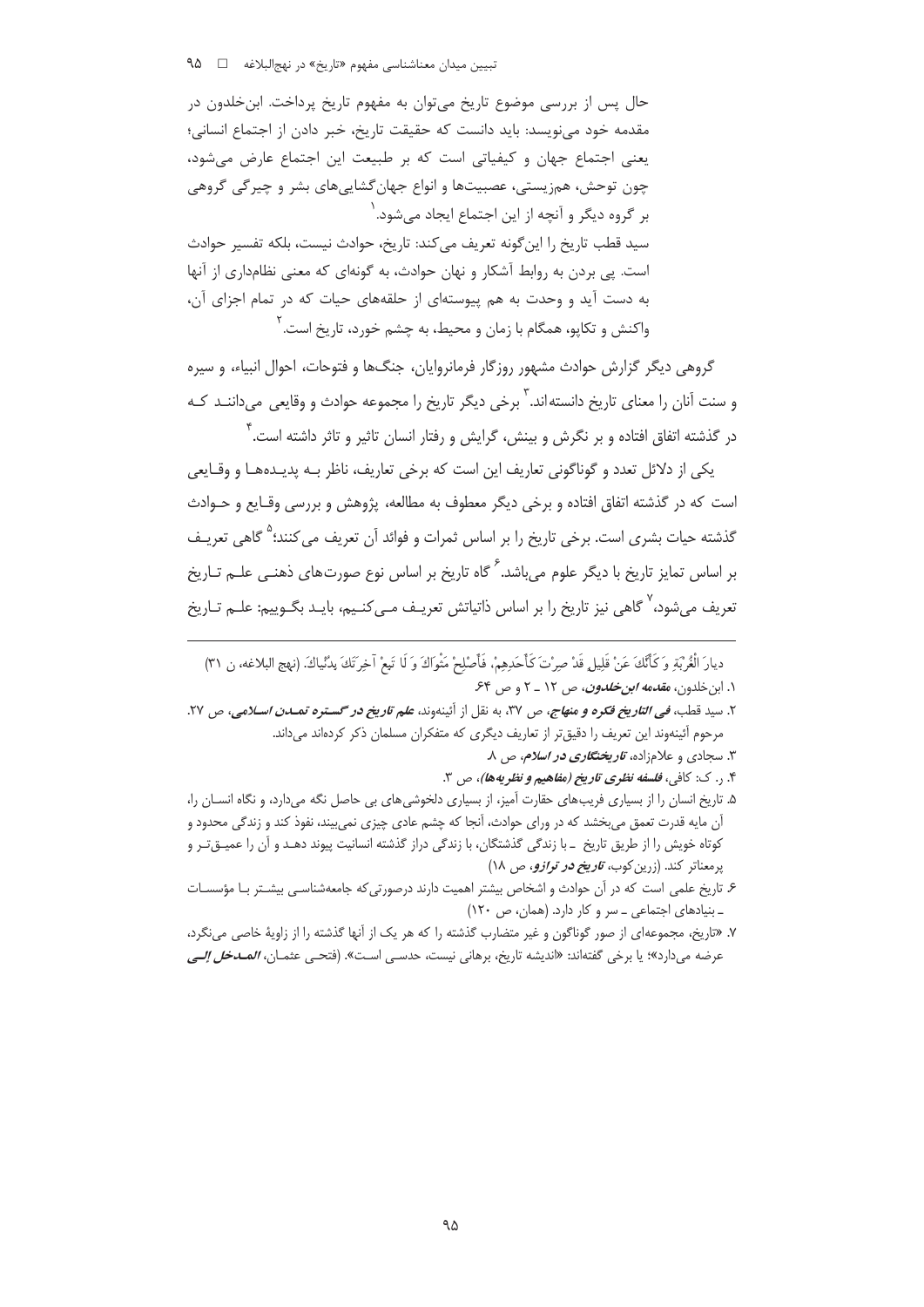۹۶ هـ استامه تاریخ فرهنگ و تمدن اسلامی، دوره ۱۲، پاییز ۱۴۰۰، ش ۴۴

مجموع گزارهها و آثاری است که از افراد، امتها، ملتها، مکانها و حوادث گذشـته خبـر مــ ردهــد؛ لکن به شرط اینکه نقش درخوری در زندگی انسانها داشته باشند.<sup>۱</sup>

اميرالمؤمنين ﷺ بر خلاف تعاريف متداول، تاريخ را از بُعد غايتشناسانه و نه از بعد وجودشناسـانه آن به مخاطبان خود معرفی می کند. به این معنی که در معرفی ایشان از تاریخ، شاهد توجه بر ثمرات، اهداف و جايگاه تاريخ هستيم تا اينكه شاهد تعريف ناظر بـه هسـتي، ذات و جـوهر تشـكيل دهنـده گذشته، ىاشىم.

به عنوان نمونه امام علىﷺ از واژه «عبرت» ٌ و «موعظه» ؓ که يکي از کارکردها و اهداف تاريخ است در معرفی تاریخ بسیار استفاده کردهاند، ازاینرو میتوان مدعی شد که تعریف به کاربست تاریخ، در ذیل تعاریف نهج البلاغه قرار میگیرد و میفرماید: «کسی که درس عبرت گیرد چنـان اسـت کـه گویا همیشه با گذشتگان بوده است».<sup>۴</sup>

كما اينكه برخي تاريخ و عبرت را يک چيز مي دانند و معتقدند: «تاريخ نه فقط متضـمن عبـرت و عبرتهاست، بلكه مي تواند به اعتباري تاريخ را عين عبرت دانست؛ يعني تاريخ داشتن و اهل عبـرت بودن يک چيزند و اگر يک چيز نباشد از هم جدا نيستند».<sup>۵</sup>

در نمونهای دیگر حضرت علیﷺ در نامه خود بـه امـام حسـنﷺ، تـاریخ را بررسـی مجموعـه احوالات و آثار برجای مانده از انسانها، گروهها و امتهای گذشته می داند کـه توجـه و تامـل در آن

> التاريخ الاسلامي، ص ٣٥، به نقل از: آيينهوند، علم تاريخ در گستره تمدن اسلامي، ص ١١) ۰۱. سلیمانی، جواد، *فلسفه تاریخ، ص ۲۶*.

- ٢. اعْتَبِرْ بِمَا مَضَى مِنَ الدُّنْيَا فَإِنَّ بَعْضَهَا يُشْبِهُ بَعْضاً وَ آخِرَهَا لَاحِقٌ بِأَوْلَهَا. (تمهم ٍ أمدى، **تص***نف غود الحكــم و در***ر الكلم،** ص ٣٧١)؛ قَدِ اعْتَبَرَ بِالْبَاقِي مَنِ اعْتَبَرَ بِالْمَاضِي. (همان، ص ٣٧٢؛ نهج البلاغه، ن ۴٩؛ همان، خ ١٩٢؛ همان، خ ۹۹؛ همان، خ ۲۲۱)
- ٣. فَاتَّعِظُوا عِبَادَ اللَّهِ بِالْعِبَرِ النَّوَافِعِ وَ اعْتَبِرُوا بِالْآى السَّوَاطِعِ وَ ازْدَجِرُوا بِالنُّذُر الْبَوَالِغِ وَ انْتَفِعُـوا بِالـذِّكْرِ وَ الْمَـوَاعِظِ، همان، خ ٨٠؛ اتَّعِظُوا فِيهَا بِالَّذِينَ قَالُوا مَنْ أَشَدُّ مِنَّا قُوَّةً حُمِلُوا إِلَى قُبُورهِم. (همان، خ ١١١)
- ٤. مَنْ عَرَفَ الْعِبْرَةَ فَكَأَنَّمَا كَانَ فِي الْأَوَّلِينَ. (همان، ح ٣١) و همچنين: مَنْ عَرَفَ الْعِبْرَةَ فَكَأَنَّمَا عَــاشَ فِـي الْـأَوَّلِينَ. (تميمي أمدي، تصنيف غرو الحكم و درو الكلم، ص ٣٧١)

۵. داوری اردکانی، *سی<i>است تفکر تاریخ،* ص ۳۴۷. ازاین رو در نام و عناوین بسیاری از کتب تاریخی در گذشته به صورت صريح يا مضمره معنى اعتبار و عبرت ماخوذ شده است. كتاب ابوعلى مسكويه (*تجارب الامم و تعاقب الهمــم)* و يــا کتاب (*تجارب السلف*) نمونهای است. همچنین در عناوینی مثل (*جهانگشا*) و (*مروج الذهب*) نیز عبرتآموزی مضمر است. ابن خلدون لفظ عبرت را صريحاً در نام كتاب خود درج كرده است كتاب (*العبر و ديوان المبتدء و الخبـر فــى* ايام العرب و العجم و البربر و من عاصمهم دوي السلطان الاكبر).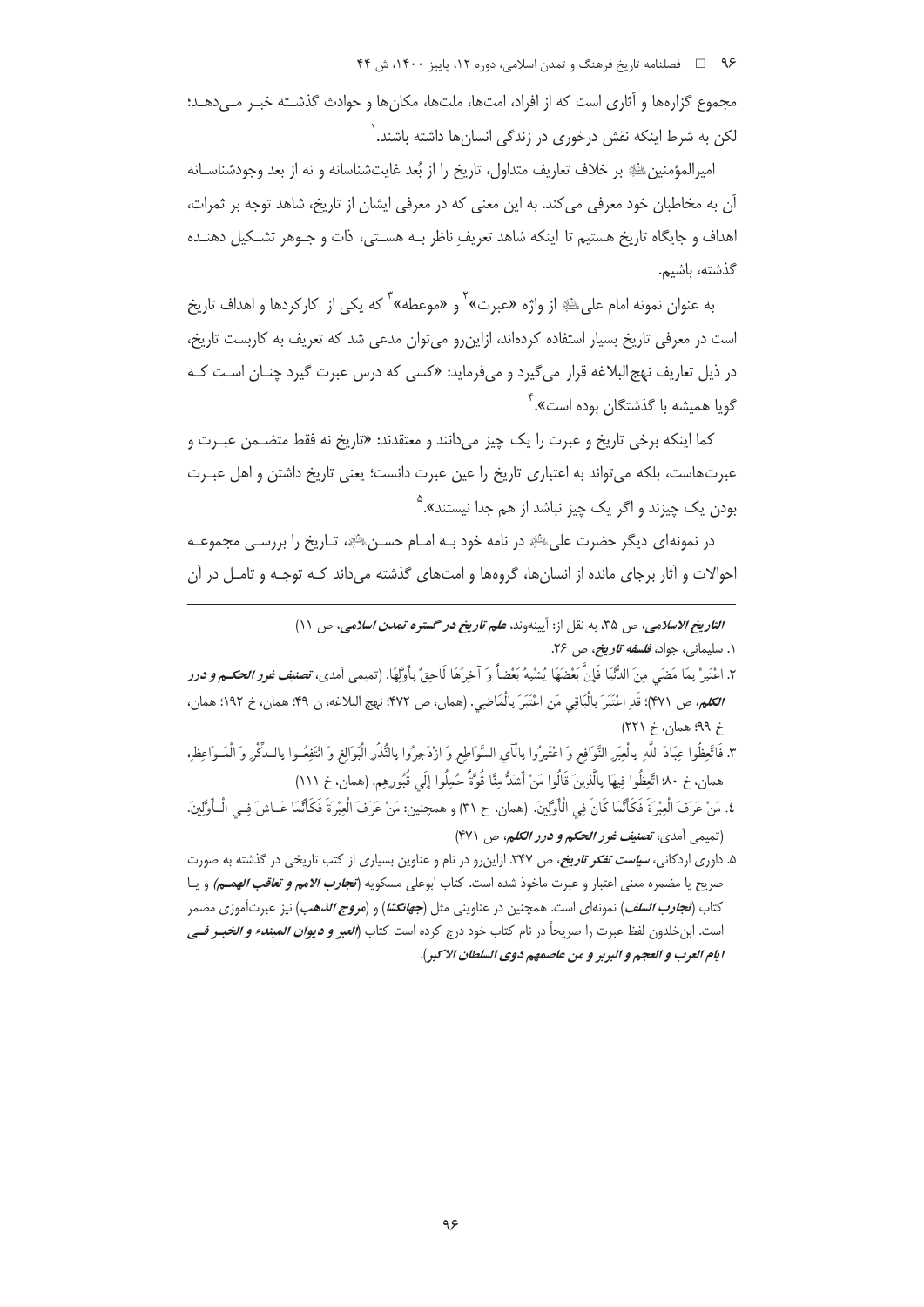باعث اصلاح و سعادت خواننده تاریخ خواهد شد.`

این امر شاید ازاین٫و باشد که باید تصریح شود که امپرالمؤمنین و یا سایر معصومینﷺ از جایگاه یک مصلح بزرگ اجتماعی و یک رهبر آگاه و هادی سخن می گویند و نه بـه عنـوان یـک فیلسـوف تاريخ؛ به همين دليل، نهج|لبلاغه كتاب تاريخ و يا فلسفه تاريخ نيسـت بلكـه «نهـج|لبلاغـه سراسـر درس تذکر و عبرت است. و هر درس تذکری، فلسفه تاریخ نیست. قصد صاحب بزرگ آن نیز تـدوین فلسفه تاریخ و هیچ علم خاص دیگر نبوده است».<sup>۲</sup>

در نگاه امیرالمؤمنین تاریخ از مهمترین منابع معرفت بخش و هدایت گر به شمار می رود و ایشــان به عنوان یک رهبر و پیشوای الهی که زعامت یک جامعه و راهبری تمدن عظیمـی را برعهـده دارد، علي رغم علم سرشار خود كه از چشمه جوشان وحي نشأت مي گيرد، همـواره تـاريخ را در پـيش روي خود و مردم خود گرفته و از تجربیات تاریخی امتها و انسانهای پیشین، بهرهبرداری کرده و بـر آن تکیه می کند و بر فرزندان، دوستان و خلصین خود مطالعه تاریخ و سرنوشت حکومتهای گذشته را واجب می داند، همانگونه که در عهدنامه ایشان با مالـک اشـتر نخعـی، مطالعـه تـاریخ را بـر او لازم می داند و می فرمایند:

لازم است آن که حکومتهای دادگستر پیشین، سنّتهای با ارزش گذشتگان، روشهای پسندیده رفتگان، و آثار پیامبرﷺ و واجباتی که در کتاب خداست را همواره به یادآوری، و به آنچه ما عمل کردهایم پیروی کنی. `

امیرالمؤمنین ﷺ وقایع تاریخی را تصادفی، اتفاقی و با ضابطه می دانند، ایشان معتقد هسـتند کـه تاریخ، قاعده مند است و بر اساس یکسری قوانین ثابت و سنت های لایتغیر در حال حرکـت اسـت<sup>۲</sup> و می توان با مطالعه تاریخ ضابطه های کلی را فهمید و کشف کرد و عدم توجه بـه ایـن سـنن الهـی و تجربههای تاریخی، جوامع و آحاد یک جامعه را در همان مسیری قرار مـیcهـد کـه مردمـان و امـم

- ١. وَ اعْرِضْ عَلَيهِ أَخْبَارَ الْمَاضِينَ وَ ذَكِّرْهُ بِمَا أَصَابَ مَنْ كَانَ قَبْلَكَ مِنَ الْأَوَّلِينَ وَ سِرْ فِي دِيارهِمْ وَ آتَـارهِمْ، فَـانْظُرْ فِيمَا فَعَلُوا وَ عَمَّا انْتَقَلُوا وَ أَينَ حَلُّوا وَ نَزِلُوا، فَإِنَّكَ تَجِدُهُمْ قَدِ انْتَقَلُوا عَنِ الْأَحِبَّةِ وَ حَلُّوا ديارَ الْغُرْبَةِ وَ كَأَنَّكَ عَـنْ قَلِيلِ قَدْ صرْتَ كَأَحَدهمْ، فَأَصْلِحْ مَثْوَاكَ وَ لَا تَبِعْ آخِرَ تَكَ بِدُنْياكَ. (نهج البلاغه، ن ٣١)
	- ۲. داوری، «تاریخ و فلسفه تاریخ»، *فصلنامه علمی پژوهشی قبسات، ش ۱۹.*
- ٣. وَالْوَاجِبُ عَلَيْكَ أَنْ تَتَذَكَّرَ مَا مَضَى لِمَنْ تَقَدَّمَكَ مِنْ حُكُومَة عَادِلَة، أَوْ سُنَّة فَاضِلَة، أَوْ أَثَر عَنْ نَبِيِّنَا صَلَّى الله عَلَيْهِ وَآلِهِ وَسَلَّمَ أَوْ فَرِيضَةٍ فِي كِتَابِ اللهِ. (نهج البلاغه، ن ٥٣)
	- ۴. فَاللَّهَ اللَّهَ عِبَادَ اللَّهِ، فَإِنَّ الدُّنِّيَا مَاضِيَةٌ بِكُمْ عَلَى سَنَنٍ. (همان، خ ١٩٠)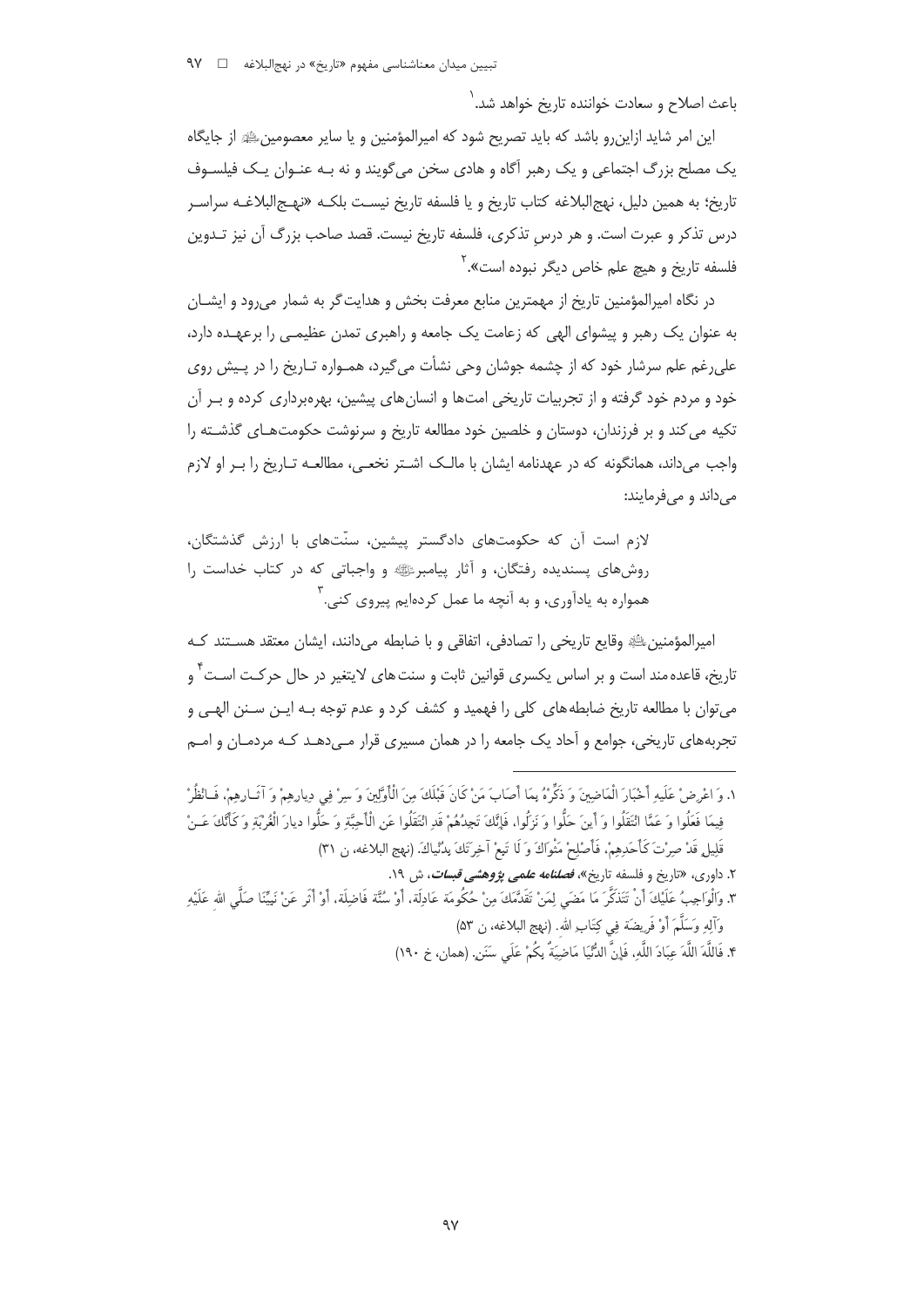۹۸ = □ فصلنامه تاریخ فرهنگ و تمدن اسلامی، دوره ۱۲، پاییز ۱۴۰۰، ش ۴۴

پیشین قرار گرفته بودند و به همان مقصدی می برد که آنها به سـبب رفتارهـا و اقــدامات خـود رفتــه بودند، هر چند اسامی متفاوت شود و شکلها تغییر یابد.

۲. واژگان دارای معنای تاریخ در بیان امیرالمؤمنین ﷺ

پس از بررسی معنا و موضوع تاریخ، همانگونه که بیان شد برای کشف میدان معنایی تاریخ، باید به سراغ سخنان و بيانات اميرمؤمنان ﷺ رفته، سيس شبكه الفاظ هم مفهوم با تاريخ را چه در قالب متـرادف و يـا شبه مترادف، با دلالتهای صریح و ضمنی استخراج کرد. با مطالعه خطبهها و نامهها و سایر فرمایشـات امام علیﷺ و در بین واژگان مورد استفاده ایشان، به دنبال واژگانی هستیم کـه در بطـن خـود مفهـوم انسان، گذشته و وقایع مهم و تاثیر گذار را دارا باشد، چراکه تاریخ از این سه عنصر تشکیل شـده اسـت. هرچند برخی از این واژگان بر معنا و مفهوم تاریخ دلالت صریح دارند و برخی نیز با دلالت ضـمنی و در سیاق و ساختار جمله مدنظر در زمره میدان معنایی «تاریخ» از منظر امیرالمؤمنینﷺ قرار میگیرد.

ازأنجاكه زيست اميرمؤمنانﷺ در عصر نزول وحي بوده و الفـاظ ايشــان متـأثر از كلمـات وحـي می باشد، به همین دلیل گاهی برای اتقان بیشتر استنادها و تحلیل هـا بـه آیـات قـرآن کـریم اشـاره میشود. علاوه بر واژگانی که در ادامه بدانها پرداخته خواهد شد، واژگان دیگری را پژوهشـگران در زمره واژگان تاريخي برشمردهاند، واژگاني نظير: جمع، سنت، قريه، يوم، ملاء، ولـي، قبيلـه و شـعوب، قوم، اهل، مدينه، ملت، حنيف، اسره، بيت، دنيا و دهر ` كه به علـت دلالــتـهـاي ضـعيف در كلمـات امام الله عنه الشاره باشده و به الفاظي پرداخته شده است كه دلالت بيشتري نسبت به سـاير الفــاظ داشتند. لازم به ذکر است که اولویتبندی این واژگان بر اساس حروف الفبا میباشد.

# واژگانی که دلالت صریح در معنای تاریخ دارد

الف) اخبار

از جمله واژههایی که میتوان در ذیل مفاهیم تاریخی در بیان امیرالمؤمنینﷺ قرار داد، واژه «خبـر» و مشتقات آن می باشد. «خبر» را در لغت به معنای دانستن و علم به شیء دانستهاند. <sup>۱</sup>

امام علی ﷺ در نهج|لبلاغه این واژه را به طرق گوناگونی مورد استفاده قرار دادهاند که در برخبی

۰۱ ر. ک: کافی، ت*اریخ در قوآن*، ص ۲۷ \_ ۴۸.

۲. فراهیدی، *العین، ج* ۴، ص ۲۵۸؛ قرشی بنابی، *قاموس قرآن*، ج ۲، ص ۲۲۰؛ ابن منظور به همین دلیل معتقـد اسـت به این جهت که خداوند عالم به تمام آگاهی ها و احوالات است یکی از اسماء الهی خبیر میباشد. (ابن منظور، *لسان* العرب، ج ۴، ص ۲۲۶)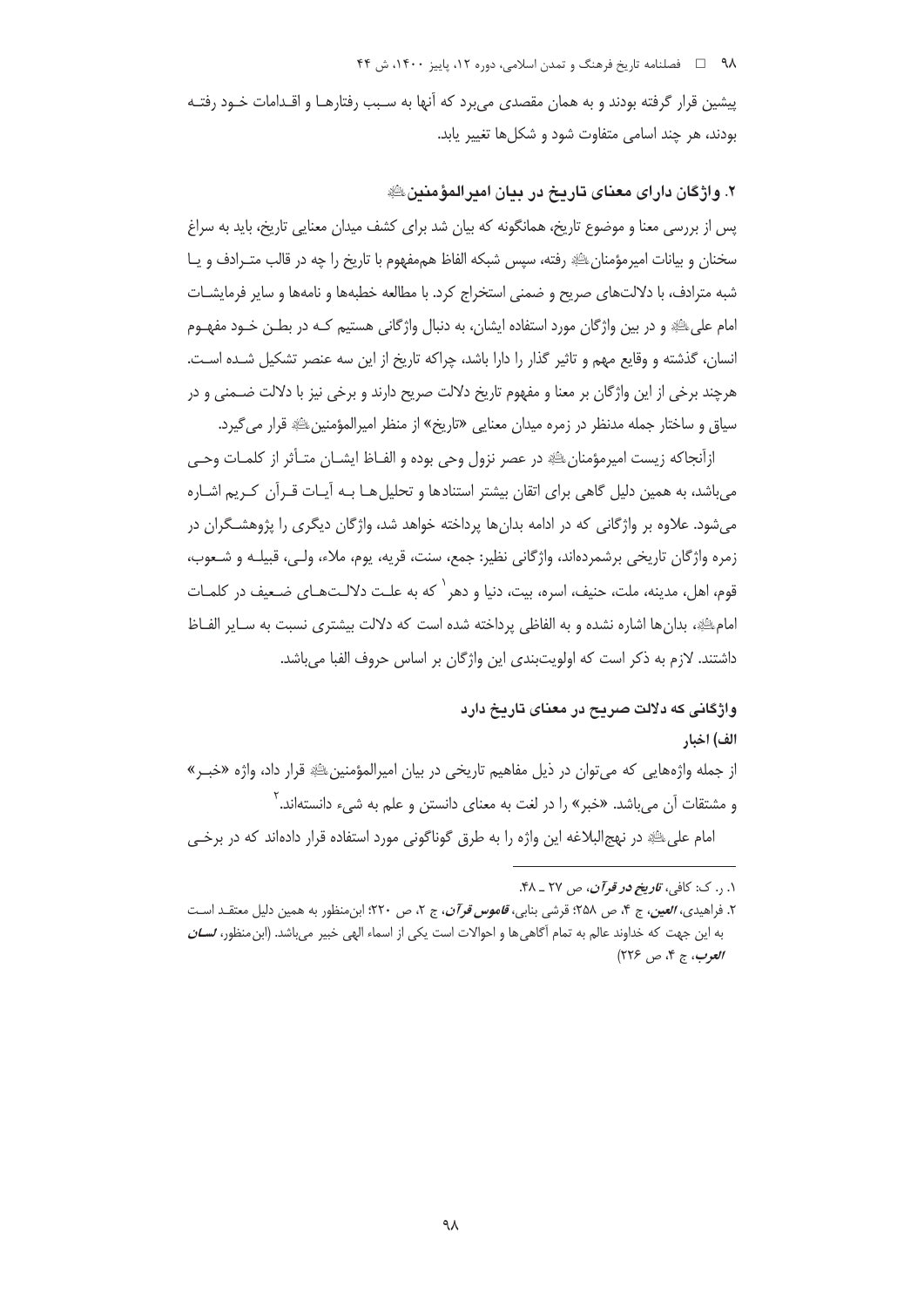از این موارد هم معنا با تاریخ می باشد. کما اینکه در توصیهای به فرزند برومند خویش، ایشان را به مطالعه و تامل پیرامون سرگذشت پیشینیان و حوادثی کـه برگذشـتگان رفتـه اسـت توصـیه مے فرمایند.

أَيْ بُنَيَّ إِنِّي وَ إِنْ لَمْ أَكُنْ عُمِّرْتُ عُمُرَ مَنْ كانَ قَبْلِي فَقَدْ نَظَرْتُ فِي أَعْمالِهِمْ وَ فَكَّرْتُ فِي أَخْبارِهِمْ وَ سِرْتُ فِي آثارِهِمْ حَتَّى عُدْتُ كَأَحَدِهِم. ١

نمونههای مختلفی را می توان از نهج|لبلاغه برای این ادعا شاهد آورد که بـرای دوری از تطویـل در یاورقی به آن اشاره می شود.<sup>۲</sup> در برخی از آیات قرآن کریم نیـز ایـن واژه در مفهـوم تـاریخ مـورد استفاده قرار گرفته است.<sup>۳</sup> از این رو واژه «خبر» در میدان واژگانی قرار می *گ*یرد که نـاظر بـه مفـاهیم تاريخي،در بيان اميرالمؤمنين ﷺ مي باشد.

### ب) اولين

يکي ديگر از واژههايي که مي توان در ميدان واژگاني مفاهيم تاريخي در بيان اميرالمـؤمنين،ﷺ قـرار داد، واژه «اولین» است. این واژه از نظر دستور زبان عرب به صورت ظـرف زمـان بـه *ک*ـار مـی,رود و گاهي نيز به معني قديم است.<sup>۴</sup> اما در برخي آيات قرآن کريم در معنـاي نسـبي خـود قـرار گرفتـه و دلالت بر مفهوم و موضوع تاریخ دارد:<sup>۵</sup> ازآنحاکه نوع نگاه امام علیﷺ بـه خداونـد، هسـتے، انســان، جامعه و تاریخ برگرفته و متاثر از جهان بینی قرآن کریم می باشد، در سخنان حضرت نیز این واژه پـه همان معنی به کار رفته است و دلالت بر حوادث و رخدادهای تاریخی دارد. «أَ وَ لَيْسَ لَكُـمْ فِـي آثَـارِ الْأَوَّلِينَ مُرْدَجَرٌ». ٛ و يا حضرت در نامه خود به امام حسنﷺ بر تذکر و پيــروي از سـيره گذشــتگان و پدران صالح خود سفارش فرموده و توصیه می کند که اخبار گذشتگان را بر قلب خـود عرضـه کنـد و

- ٢. لَا بُعْدِ مَحَلِّهِمْ عَمِيَتْ أَخْبَارُهُمْ وَ صَمَّتْ دِيَارُهُم. (همان، خ ٢٢١)؛ وَ لَئِنْ عَمِيَتْ آثَارُهُمْ وَ انْقَطَعَتْ أَخْبَـارُهُمْ لَقَـدْ رَجَعَتْ فِيهِمْ أَبْصَارُ الْعِبَرِ وَ سَمِعَتْ عَنْهُمْ آذَانُ الْعُقُولِ. (همان، خ ٢٢١؛ همان، خ ١٩٢؛ همان، ن ٣١)
	- ٣. وَ لَنَبْلُوَنَّكُمْ حَتَّى نَعْلَمَ الْمُجاهِدينَ مِنْكُمْ وَ الصَّابِرِينَ وَ نَبْلُوا أَخْباركُمْ. (محمد (۴۷) ٣١: توبه (٩) ٩۴)
		- ۴. رازي، روض الجنان و روح الجنان في تفسيرالقرآن، ج ١۴، ص ٣٣٣.
- ۵. قُلْ لِلّذينَ كَفَرُوا إِنْ يَنْتَهُوا يُغْفَرْ لَهُمْ ما قَدْ سَلَفَ وَ إِنْ يَعُودُوا فَقَدْ مَضَتْ سُـنَّتُ الْـأَوَّلِينَ. (انفـال (٨) ٣٨)؛ وَ لَقَــدْ أَرْسَلْنا مِنْ قَبْلِكَ فِي شِيَعِ الْأَوَّلِينَ. (الحجر (١٥) ١٠؛ فاطر (٣۵) ۴۳؛ المطففين (٨٣) ١٣)
	- ۶. آیا اگر درست بیندیشید برای شما در آثار پیشینیان عامل بازدارندهای نیست؟. (نهج البلاغه، خ ۹۹)

١. پسرم! درست است كه من به اندازه همه كسانى كه پيش از من مى;پستهاند عمر نكردهام، امــا در كــردار آنهــا نظــر افکندم، و در اخبارشان (تاریخشان) تفکر نمودم، و در آثارشان به سیر و سیاحت پرداختم، تا بدانجا که همانند یکی از آنها شدم. (نهج البلاغه، ن ٣١)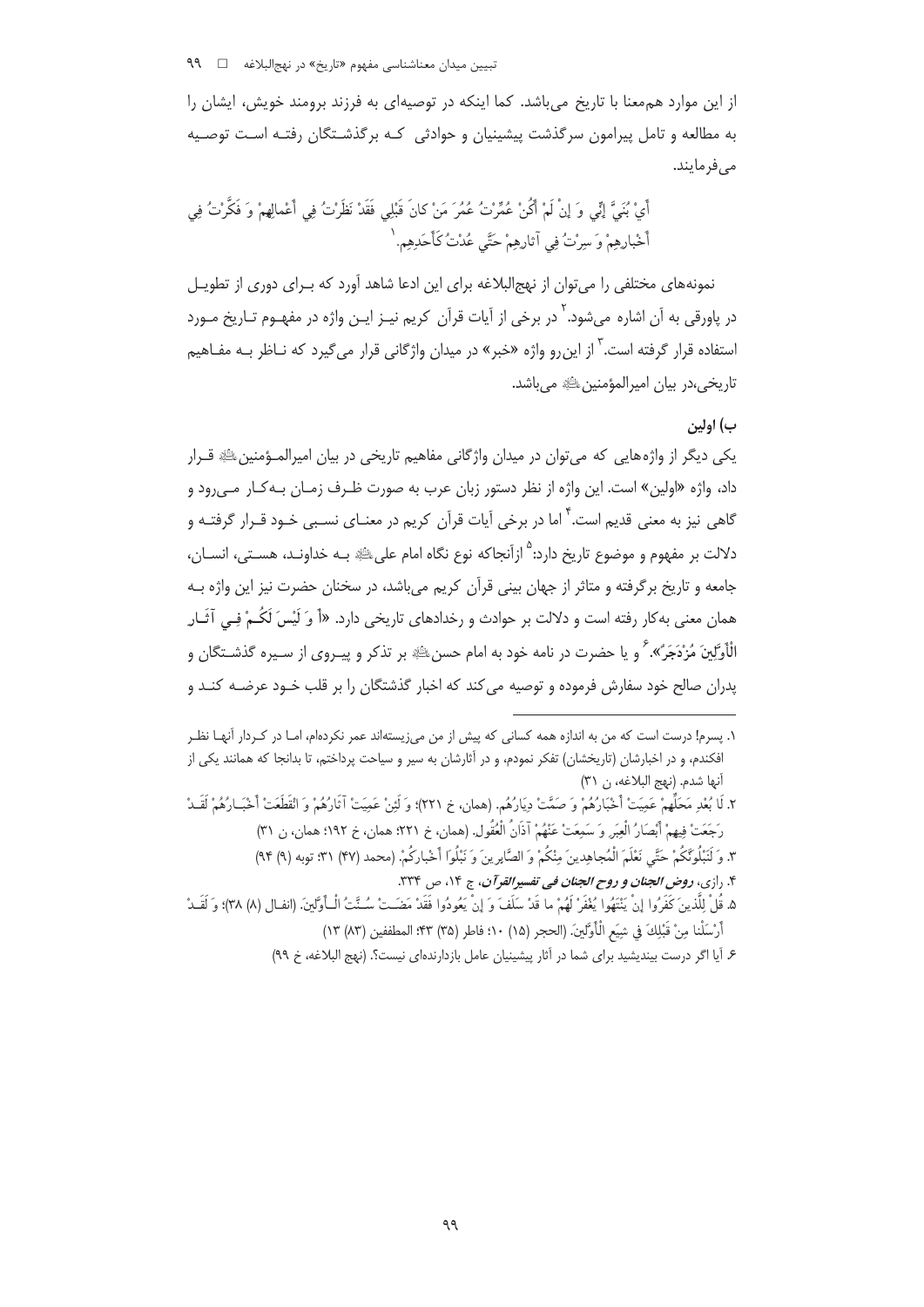۱۰۰ هـ اقصلنامه تاریخ فرهنگ و تمدن اسلامی، دوره ۱۲، پاییز ۱۴۰۰، ش ۴۴

قلب و جان خود را از آنچه بر پیشینیان گذشته است آگاه نماید. ` در ادامــه همـین نامــه مــی;ویســد: «الْأَخْذُ بِمَا مَضَى عَلَيْهِ الْأَوَّلُونَ مِنْ آبَائِكَ وَ الصَّالِحُونَ مِنْ أَهْلِ بَيْتِكَ». ``

ازاین و واژه «اولین» که به معنای پیشینیان در سخنان امیرمؤمنان بهکار رفته است، می *ت*وانــد در میدان معنایی تاریخ قرار گیرد.

## ج) قصص

قصص با کسر قاف، جمع قصه است <sup>۳</sup> و به خبرهایی گفته شده است که در گذشته اتفاق افتـاده، چـه گذشته دور و چه گذشته نزدیک، با بیانی دنبالهدار، هدفمند و عبرتآمیز، خواه آن داستان کوتاه باشـد یا طولانی. <sup>۱</sup> و با فتح قاف، به معنای مصدری بیان شده، به معنای «داستان سـرایی»، همانگونـه کـه راغب اصفهانی در مفردات الفاظ قرآن، آیات مشتمل بر قَصَص را بـه معنـای اسـم مصـدری گرفتـه است.<sup>۵</sup> در هر دو حال می¤وان این واژه را در زمره میدان مفـاهیم تـاریخی امیرمؤمنــانﷺ قــرار داد. همانند اين سخن حضرت كه مي فرمايند: «وَ بَقِيَ قَصَصُ أَخْبَارِهِمْ فِيكُمْ عِبَراً لِلْمُعْتَبِرِينَ» ۚ.

امپرالمؤمنین علیﷺ یکی از ثمرات تلاوت قرآن را استفاده از داستان های قرآنـی بیـان کـرده و مىفرمايند: «أَحْسنُوا تِلاَوَتَهُ فَإِنَّهُ أَنْفَعُ اَلْقَصَصِ» ``

در جای دیگری قصهسرایی قرآن را بهترین میداند.<sup>^</sup> از ایـن٫رو مـیتـوانیم ایـن واژه را در ذیـل مفاهیم تاریخی در بیان امام علیﷺ برشمرد، کما اینکه در قرآن نیز همین گونه میباشد.<sup>۹</sup>

١. وَ ذَكِّرْهُ بِمَا أَصَابَ مَنْ كَانَ قَبْلَكَ مِنَ الْأَوَّلَينَ. (همان، ن ٣١) ۲. بر تو واجب ساخته و گرفتن شیوهای که پیشینیانت، یعنی نیاکانت و نیکان خاندانت، بدان کار کردهاند. (همان، ن ۳۱) ٣. قرشي بنابي، م*فودات نهج البلاغه*، ج ٢، ص ۶۴%؛ قرشي بنابي، ق*اموس قرآن*، ج ع، ص ١١. ۴. حسینی، مبانی هنری قصهه*ای قو آنی*، ص ۳۷ به نقل از قنادی، قصههای قو*آن*، ص ۲۰. ۵. قولُه: أَحْسَنَ الْقَصَصِ: أي: أحسنَ البيان؛ (زهري، محمد بن احمد، *تهذيب اللغة*، ج ٨، ص ٢١١؛ راغب، م*فــردات* ألفاظ القرآن، ص ۶۷۱) ۶ و داستان (تاریخ) زندگی آنان در بین شما به عنوان درس عبرتی برای عبرت گیرندگان شما باقی ماند. (نهج البلاغه، خ ۱۹۲) ۷. آن را به نیکوترین صورت بخوانید که سودمندترین داستان سرایی است. (همان، خ ۱۱۰) ٨. ذَٰلِكَ قَوْلَ فَصْلَ. وَ حُكْمٌ عَدْلَ. وَ خَيْرُ قَصَصٍ قَصٌّ. وَ وَعْظٍ نُـصٌّ. تَنْزِيــلُ مِـنْ حَكِـيمٍ حَمِيــدٍ. (موســوى، تمـــ*ام* نهج البلاغة، ص ٣٣١) ٩. فَلَمَّا جَاءَهُ وَقَصَّ عَلَيْهِ الْقَصَصَ قَالَ لَا تَخَفْ نَجَوْتَ مِنَ الْقَوْمِ الظَّالِمِينَ. (قصص (٢٨) ٢۵)؛ لَقَـدْ كــانَ في قَصَصِــهِمْ عِبْرَةً لِأُولِي الْأَلْبابِ ما كانَ حَديثاً يُفْتَري وَ لكِنْ تَصْديقَ الَّذي بَيْنَ يَدَيْهِ وَ تَفْصيلَ كُلِّ شَيْءٍ وَ هُديً وَ رَحْمَةً لِقَوْمٍ يُؤْمِنُو نَ. (يوسف (١٢) ١١١)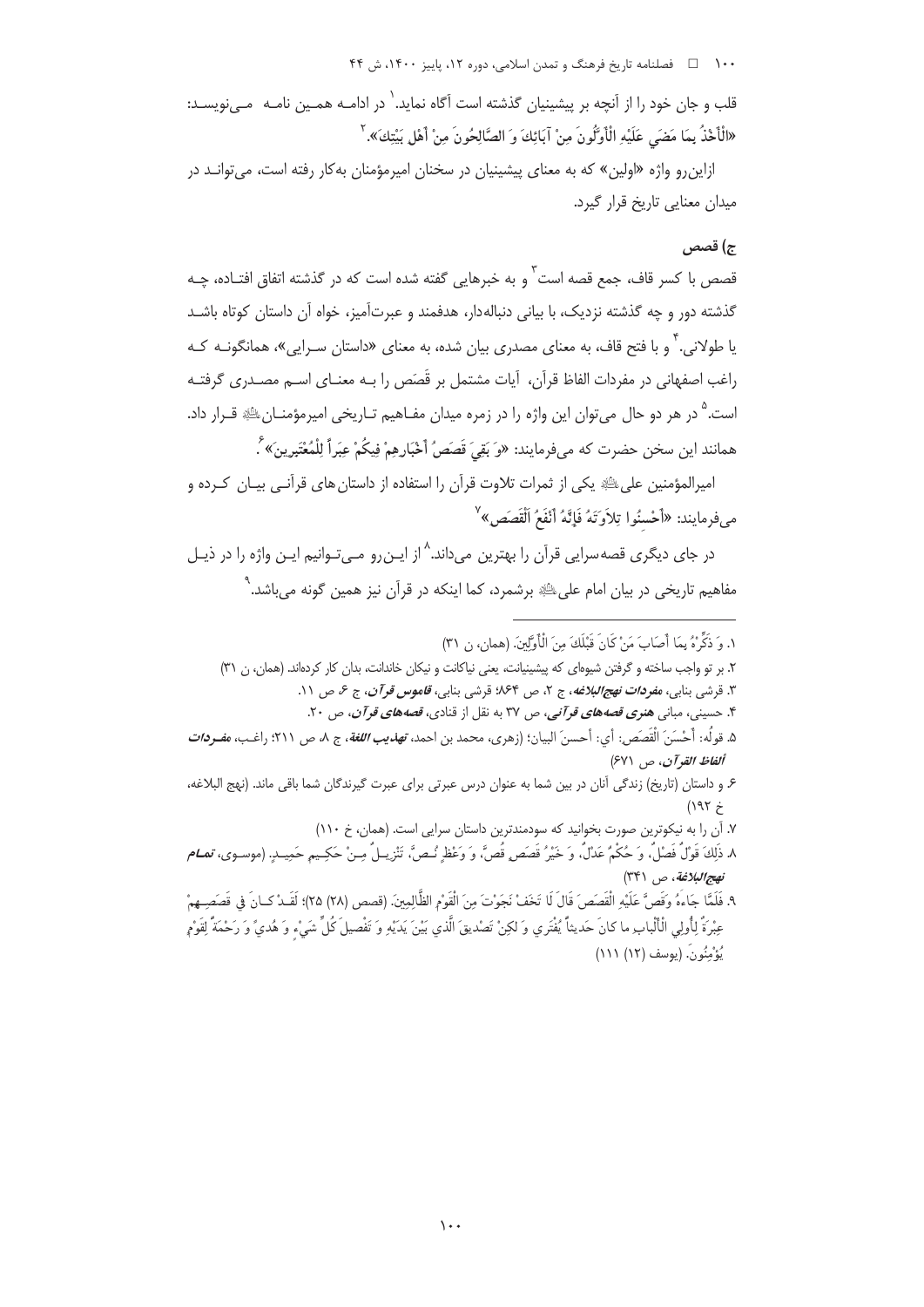### د) ماضین

«مضی» به معنای گذشته، گذشتن و سرآمدن است و در برابر آینده میباشد.<sup>\</sup> و «ماضین» به معنـای افرادي است كه در گذشته زندگي مي كردند. در نهج|لبلاغه واژه «مضي» به صورتهاي مختلـف در كلام اميرالمؤمنينﷺ استعمال شده است، گاه به صورت مستقل <sup>7</sup> و گاهي با اضافه شدن به كلمــاتي چون «احوال»، ۳ «آثار»، ۴ «اخبار»<sup>۵</sup> و «دنیا» <sup>۶</sup> که در تمام آنها ناظر به حوادث و رخدادهای گذشــته و تاريخ دارد. «أَ وَ لَمْ تَرَوْا إِلَى الْمَاضِينَ مِنْكُمْ لَا يَرْجِعُونَ وَ إِلَى الْخَلَفِ الْبَاقِينَ لَا يَبْقَوْنَ؟» ْ

امام، امور و حوادثی که بر پیشینیان گذشته است را همانند امور و حوادثی می داند که بر آینـدگان خواهد گذشت.<sup>۸</sup> و در خاتمه نامهای میiویسد: «لَو اعْتَبَرْتَ بِمَا مَضَی، حَفِظْتَ مَا بَقِیَ …».<sup>۹</sup>

امامﷺ در خطبه دیگری میفرماید: «الْمَاضِي لِلْمُقِيمِ عِبْرَةٌ …» `` گذشته عبرتی است برای امروز. مفهوم مجموع این کلمات آن است که اگر انسان اصول کلیدی زندگی بشـر و حـوادث جهـان را بـا مطالعه در تواریخ دریابد، میتواند حوادث امروز و آینده خود را به طور اجمال کشـف کنـد و در برابـر ۔<br>آنها موضع مناسبے<sub>،</sub> بگیرد.<sup>\\</sup>

با عنایت به کاربرد این واژه در کلام امامﷺ و موضوع اشراب شـده در آن، کـه همـان موضـوع تاریخ است، می توان این واژه را در زمره میدان معنایی تاریخ قرار داد.

- ١. ابن منظور، *لسان العرب*، ج ١٥، ص ٢٨٣.
- ٢. أَ وَ لَمْ تَرَوْا إِلَى الْمَاضِينَ مِنْكُمْ لَا يَرْجِعُونَ وَ إِلَى الْخَلَفِ الْبَاقِينَ لَا يَبْقَوْنَ؟. (نهج البلاغه، خطبه ٩٩)؛ قَدْ خَلَتْ لَهُمْ مِنَ اللَّهِ سَابِقَةً، وَ مَضى فيهمْ مِنَ اللَّهِ \_ تَعالى \_ حُكْمٌ صَادِقٌ، وَ فِي ذَلِكَ ذِكْرِي لِلذَّاكِرِينَ. (موسوى، تم*ام نهـج/لبلاغــة*،  $(55.5.97)$ 
	- ٣. تَدَبَّرُوا أَحْوَالَ الْمَاضِينَ مِنَ الْمُؤْمِنِينَ قَبْلَكُمْ كَيْفَ كَانُوا فِي حَالِ التَّمْحِيص وَ الْبَلَاء. (نهج البلاغه، خ ١٩٢) ۴. وَ خَلَّفَ لَكُمْ عِبَراً مِنْ آثَارِ الْمَاضِينَ قَبْلَكُم. (همان، خ ۸۳)
		- ۵. وَ اعْرِضْ عَلَيْهِ أَخْبَارَ الْمَاضِينَ وَ ذَكِّرْهُ بِمَا أَصَابَ مَنْ كَانَ قَبْلَكَ مِنَ الْأَوَّلِينَ. (همان، ن ٣١)
		- ع فَاللَّهَ اللَّهَ عِبَادَ اللَّهِ، فَإِنَّ الدُّنَّيَا مَاضِيَةٌ بِكُمْ عَلَى سَنَنٍ وَ أَنْتُمْ وَ السَّاعَةُ [السَّاعَةَ] فِي قَرَنِ. (همان، خ ١٩٠)
			- ٧. آیا نمیدانید که گذشتگانتان باز نمی گردند و بازماندگان شما باقی نمیمانند؟ (همان، خ ٩٩)

٨. اعْتَبِرْ بِمَا مَضَى مِنَ الدُّنْيَا فَإِنَّ بَعْضَهَا يُشْبِهُ بَعْضاً وَ آخِرَهَا لَاحِقٌ بِأَوَّلِهَا. (تميمي أمدى، ت**صني***ف غرر الحكـم و درر* **الكلم،** ص ٣٧١)؛ قَدْ مَضَى قَبْلَكُمْ مِمَّنْ كَانَ أَطْوِلَ مِنْكُمْ أَعْمَاراً وَ أَعْمَرَ دِيَاراً وَ أَبْعَدَ آثَاراً. (نهج البلاغـه، خ ٢٢۶؛ تميمي آمدي، *تصنيف غرر الحكم و درر الكلم*، ص ۴۷۲: نهج البلاغه، خ ٩٩)

- ۹. اگر از گذشته عبرت گیری آنچه را مانده حفظ خواهی نمود. (همان، ن ۴۹)
	- ۱۰. مجلسي، *بحارالانوان* ج ۷۴، ص ۳۸۰، ح ۴.
	- ۰۱۱ مکارم شیرازی، *یی<i>ام امام امپر المؤمنین* **ﷺ، ذیل نامه ۶۹**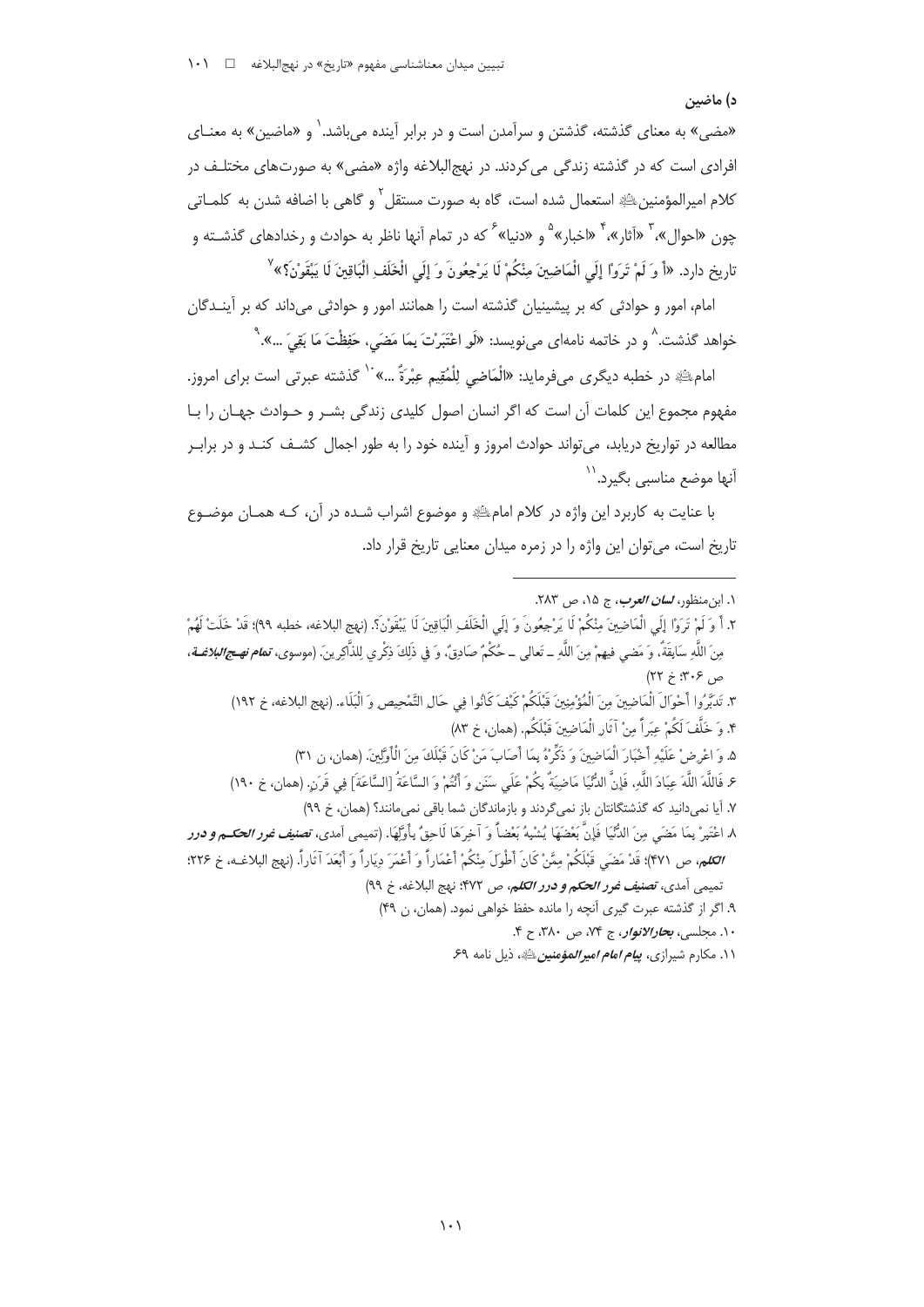#### هـ) نام و اسامي و يا وقايع تاريخي

در این بخش، واژه ثابت و واحدی بررسی نمی شود بلکه به نامها و اسامی اشاره می شود کـه از خلال ذکر آنها، تاریخ به ذهن متبادر می گردد. در بسیاری از موارد، امیرالمؤمنین ﷺ برای بیـان تاریخ و هدایت مردم به سراغ الفاظ و واژههایی که در موارد قبلی متـذکر آن شـدیم نمـی٫رونـد بلکه به بیان نامها و افراد و اقوام گذشته، ذهن مخاطب خود را به مقطعی از گذشـته و تـاریخ می برد. به تعبیر دیگر، بخش مهمی از مفاهیم تاریخی در بیان آن حضرت، نامهـای تـاریخی و ذکر آثار و بقایای باقی مانده از پیشینیان می باشد. به عنوان نمونه می توان از نام آوردن پیامبران الهي مانند: حضرت آدم،` حضرت نوح،` حضـرت ابـراهيم،`` حضـرت موسـى و هـارون، ٔ` حضـرت عيسي، هضرت محمد خاتم النبيين و وقايع عصـر نبـوي ً و سـاير پيـامبران، ٌ اصـحاب اخـدود، ُ

- ١. ثُمَّ أَسْكَنَ سُبْحَانَهُ آدَمَ دَاراً أَرْغَدَ فِيهَا عَيْشَهُ وَ آمَنَ فِيهَا مَحَلَّتَهُ وَ حَذَّرَهُ إِبْلِيسَ وَ عَدَاوَتَهُ. (نبهج البلاغه، خ ١) ٢. فقال: لِمَ سُمِّي نوح نوحاً. فقالﷺ: كَانَ اسْمُهُ السَّكَنُ، وَ إِنَّمَا سُمِّيَ نُوحاً لأَنَّهُ نَـاحَ عَلـي قَوْمِـهِ أَلْـفَ سَـنَةِ إِلَّــا .<br>خَمْسِينَ عَاماً. (موسوى، **تم***ام نهج البلاغة***،** ص ٢٧۶؛ ص ٧٢٣؛ ص ١٧٢]
- ٣. إِنَّ أَوْلَى النَّاسِ بِالْأَنْبِيَاء أَعْلَمُهُمْ بِمَا جَاءُوا بِهِ ثُمَّ تَلَا إِنَّ أَوْلَى النَّاسِ بِإِبْراهِيمَ لَلَّذِينَ اتَّبَعُوهُ وَ هذا النَّبِـيُّ وَ الَّـذِينَ آمَنُواالْآيَةَ ثُمَّ قَالَ إِنَّ وَلَىَّ مُحَمَّدٍ مَنْ أَطَاعَ اللَّهَ وَ إِنْ بَعُدَتْ لُحْمَتُهُ وَ إِنَّ عَدُوَّ مُحَمَّدٍ مَنْ عَصَـى اللَّــهَ وَ إِنْ قَرْبَـتْ قَرَ ابَتُهُ. (نهج البلاغه، خ ٩۶)
- ۴. وَ لَقَدْ دَخَلَ مُوسَى بْنُ عِمْرَانَ وَ مَعَهُ أَخُوهُ هَارُونُ \_صَلَّى اللَّهُ عَلَيْهِما \_عَلَى فرْعَوْنَ وَ عَلَيْهِمَا مَدَارِعُ الصُّوفِ وَ بِأَيْدِيهِمَا الْعِصِيُّ. (همان، خ ١٩٢؛ همان، خ ۴)
- ۵. وَ إِنْ شِئْتَ قُلْتُ فِي عِيسَى ابْنِ مَرْيَمَ فَلَقَدْ كَانَ يَتَوَسَّدُ الْحَجَرَ وَ يَلْبَسُ الْخَشِنَ وَ يَأْكُلُ الْجَشِبَ وَكَانَ إِدَامُهُ الْجُوعَ وَ سِرَاجُهُ بِاللَّيْلِ الْقَمَرَ وَ ظِلَالُهُ فِي الشِّتَاءِ مَشَارِقَ الْأَرْضِ وَ مَغَارِبَهَا وَ فَاكِهَتُهُ وَ رَيْحَانُهُ مَا تُنْبِتُ الْأَرْضُ لِلْبَهَـائِمِ وَ لَـمْ تَكُنْ لَهُ زَوْجَةٌ تَفْتِنُهُ وَ لَا وَلَدٌ يَحْزُنُهُ وَ لَا مَالٌ يَلْفِتُهُ وَ لَا طَمَعٌ يُذلِّهُ داَبَّتُهُ رِجْلَاهُ وَ خَادِمُهُ يَدَاهُ. (همان، خ ١۶٠)
- ع اجْعَلْ شَرَائِفَ صَلَوَاتِكَ وَ نَوَامِيَ بَرِكَاتِكَ عَلَى مُحَمَّدِ عَبْدِكَ وَ رَسُولِكَ الْخَاتِمِ لِمَا سَبَقَ وَ الْفَاتِحِ لِمَا انْغَلَقَ وَ الْمُعْلِنِ الْحَقَّ بِالْحَقِّ وَ الدَّافِعِ جَيْشَاتِ الْأَبَاطِيلِ وَ الدَّامِغِ صَوْلَاتِ الْأَضَالِيلِ كَمَا حُمِّلَ فَاضْطَلَعَ قَائِماً بِأَمْرِكَ مُسْتَوْفِزاً فِمِي مَرْضَاتِكَ غَيْرَ نَاكِلٍ عَنْ قُدُمٍ وَ لَا وَاهٍ فِي عَزْمٍ وَاعِياً لِوَحْيِكَ حَافِظاً لِعَهْدِكَ مَاضِياً عَلَــى نَفَـاذِ أَمْــرِكَ حَتَّــى أَوْرَى قَبَسَ الْقَابِسِ وَ أَضَاءُ الطَّرِيقَ لِلْخَابِطِ وَ هُدِيَتْ بِهِ الْقُلُوبُ بَعْدَ خَوْضَاتِ الْفِتن وَ الْآثامِ وَ أَقَامَ بِمُوضِحَاتِ الْأَعْلَـامِ وَ نَيِّرَاتِ الْأَحْكَامِ فَهُوَ أَمِينُكَ الْمَأْمُونُ وَ خَازِنُ عِلْمِكَ الْمَخْزُونِ وَ شَهِيدُكَ يَوْمَ الدِّينِ وَ بَعِيثُـكَ بِـالْحَقِّ وَ رَسُـولُكَ إِلَى الْخَلْقِ. (همان، خ ٧٢)
- ٧. ستة من الأنبياء لهم إسمان. فقالﷺ: يُوشَعُ بْنُ نُونٍ، وَ هُوَ ذُو الْكِفْلِ. وَ يَعْقُوبُ، وَ هُوَ إيسْرائيلُ. وَ الْخِضْرُ، وَ هُوَ إِرْمِيَا. وَ يُونُسَ، وَ هُوَ ذُو النُّونِ. وَ عيسى، وَ هُوَ الْمَسِيحُ. وَ مُحَمَّدُ، وَ هُوَ أَحْمَدُ صَلَواتُ اللَّه عَلَيْه، (موسوي، تع*ام نهج البلاغة*، ص ٢٧٧): خمسة من الأنبياء تكلموا بالعربية. فقالﷺ: هُودٌ، وَ شُعَيْبُ، وَ صَالِحٌ، وَ إِسْمَاعِيلُ، وَ مُحَمَّدٌ صَلَّى اللَّهُ عَلَيْهِ وَ آله وَ سَلَّهَ. (همان، ص ٢٧٨؛ همان، ص ٢٧٨ و ٣٣٠؛ همان، ج ٣، ص ٢۶۴ ـ ٢٧۴ و ج ١، ص ٣١٣)

٨. عَنِ إِنْ بِإِيوَيْهِ حَدَّثَنَا مُحَمَّدُ بْنُ عَلَيٍّ مَاجِيلَوَيْهِ عَنْ عَمِّه مُحَمَّد يْنِ الْقَاسم حَدَّثَنَا مُحَمَّدُ بْنُ عَليٍّ الْكُوفِيِّ عَنْ أَبِي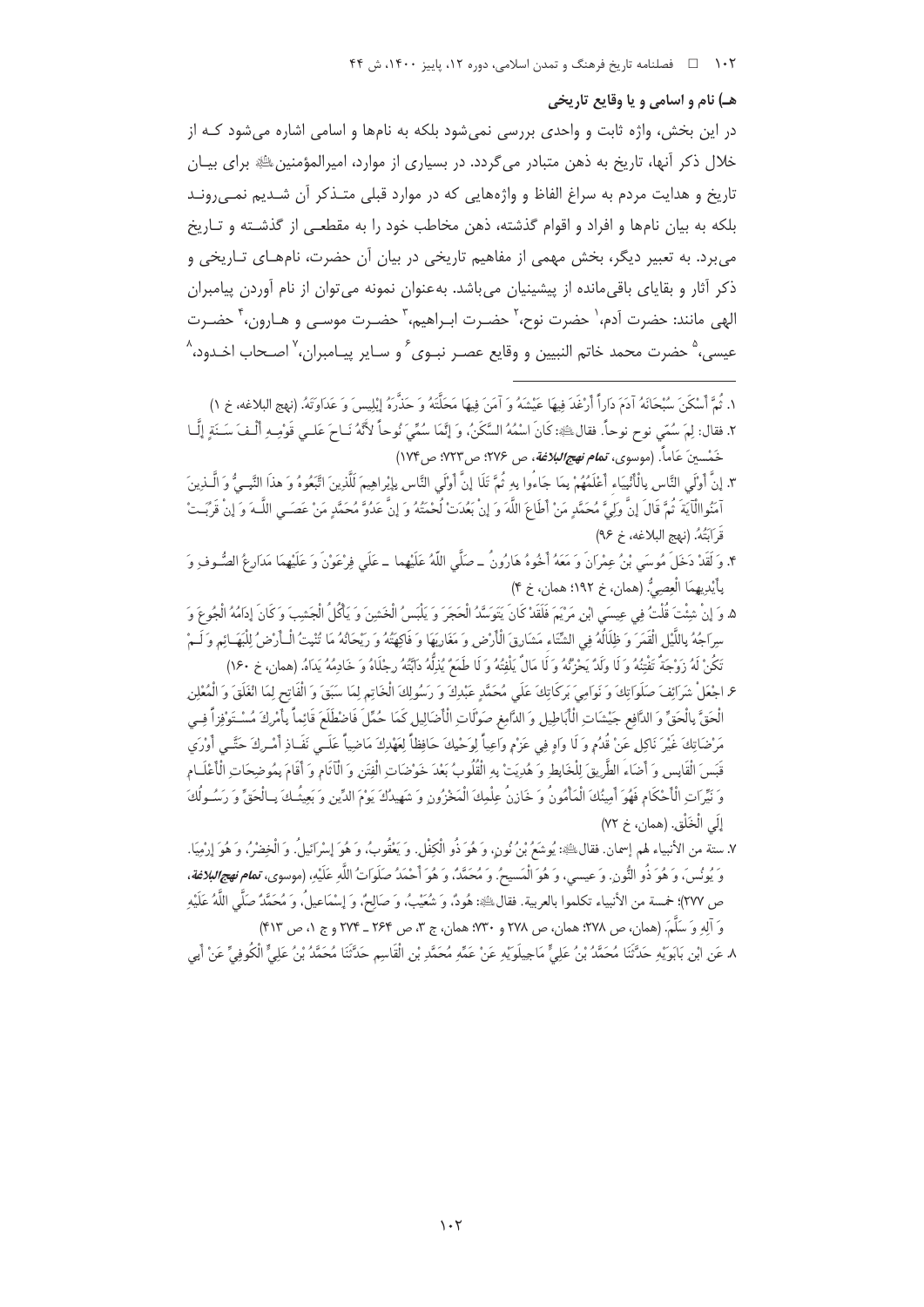اصحاب الرس، ` عمالقه، ` قوم ثمود ّ و بنے اسرائیل ٔ در سخنان ایشان اشاره کرد. همچنـین حضـرت در فرازهایی از سخنان خویش به فرجام یادشاهان و فرمانروایانی چون ذی|لقرنین، ْ فرعون، ٔ قیصر و کسری، <sup>۷</sup> طالوت، <sup>۵</sup> قارون و هامان، <sup>۹</sup> حتی ابلیس<sup>۰۰</sup> نیز اشاره دارند و برای بیان تاریخ بهره می برند.

جَمِيلَةَ عَنْ جَابِرٍ عَنْ أَبِي جَعْفَرٍ ع قَالَ: إِنْ أَسقف نَجْرَانَ دَخَلَ عَلَى أَمِيرِ الْمُؤْمِنِينَ فَجَرَى ذَكَرَ أَصْحَابِ الأخدود فَقَالَ عِ بَعَثَ اللَّهُ نَبِيًّا حَبَشِيًّا إِلَى قَوْمِهِ وَ هُمْ حبشة فَدَعَاهُمْ إِلَى اللَّهِ تَعالى فكَذْبُوهُ وَ حاربوه وَ ظَفِرُوا بِهِ وَ خدوا أَخْدُوداً وَ جَعَلُوا فِيهَا الْحَطَبَ وَ النَّارِ فَلَمَّا كَانَ حُرّاً قَالُوا لِمَنْ كَانَ عَلَى دَيْنُ ذَلِكَ النَّبِيِّ اعْتَزَلُـوا وَ إِلَّـا طرحنــاكم فِيهَا فَاعْتَزِلَ قَوْمٍ كَثِيرٍ وَ قَذَفَ فِيهَا خَلَقَ كَثِيرٍ حَتَّى وَقَعَتْ امْرَأَةٍ وَ مَعَهَا ابْنِ لَهَـا مِـنْ شَـهْرَيْنِ فَقِيـلَ لَهَـا إِمَّـا أَنْ تَرْجِعِي وَ إِمَّا أَنْ تقذفي فِي النَّارِ فَهِمْتُ أَنْ تُطْرَحُ نَفْسِهَا فِي النَّارِ فَلَمَّا رَأَتِ ابْنُهَا رَحْمَتِهِ فَأَنْطَقَ اللَّهِ تَعالى الصَّـبِيِّ وَ قَالَ يَا أُمَّاهْ أَلْقِ نَفْسكَ وَ إِيَّايَ فِي النَّارِ فَإِنْ هَذَا فِي اللَّهِ قَلِيلٌ. (قطب راونـدي، *قصـص الأنبيـاء* علـيهم السـلام .<br>(للراوندي) / ۲۴۶ / فصل ۲ ص ۲۴۶ با كمي اختلاف، موسوى، *تم<i>ام نهج البلاغه* ج ۳، ص ۱۴۹)

- ١. أَيْنَ أَصْحَابُ مَدَائِنِ الرَّسِّ، الَّذينَ قَتَلُوا النَّبِيِّينَ، وَ أَطْفَؤُوا سُنَنَ الْمُرْسَلينَ، وَ أَحْيَوْا سِيَرَالْجَبَّارِينَ. (مُهج *البلاغه*، خ ١٨٢) ٢. أَيْنَ الْعَمَالِقَةُ وَأَبْنَاءُ الْعَمَالِقَةِ. (همان، خ ١٨٢)
	- ٣. إِنَّمَا عَقَرَ نَاقَةَ ثَمُودَ رَجُلٌ وَاحِدٌ، فَعَمَّهُمُ اللَّهُ بِالْعَذَابِ لَمَّا عَمُّوهُ بِالرِّضَا. (همان، خ ٢٠١)
- ۴. فَاعْتَبِرُوا بِحَالِ وَلَدِ إِسْمَاعِيلَ وَ بَنِي إِسْحَاقٍ وَ بَنِي إِسْرَائِيلَ مَا أَشَدَّ اعْتِدالَ الْأحْوَالِ وَ أَقْـرَبَ اشْـتِبَاهَ الْأَمْتَـالِ. (همان، خ ١٩٢؛ همان، خ ١۶۶)
- ۵. يا أميرالمؤمنين، أخبرني عن ذي القرنين، أ نبياً كان أم ملكاً. و أخبرني عن قرنيه أ من ذهب كان أم مــن فضــة. فقالﷺ: لَمْ يَكُنْ نَبِيًّا وَ لَا مَلِكاً، وَ لَمْ يَكُنْ قَرْنَاهُ مِنْ ذَهَبٍ وَ لَا فِضَّةٍ، وَ لَمْ يَكُنْ لَهُ قَرْنَانِ كَقَرْنَــى الثَّـوْرِ، وَ لكِنَّـهُ كَانَ عَبْداً أَحَبَّ اللَّهَ فَأَحَبَّهُ اللَّهُ، وَ نَصَحَ للَّهِ فَنَصَحَ اللَّهُ لَهُ. وَ إِنَّمَا سُمِّيَ ذَا الْقَرْنَيْنِ لأَنَّهُ دَعَا قَوْمَهُ إِلَى اللَّهِ \_ عَزَّ وَ \_ جَلَّ \_ فَضَرَبُوهُ عَلى قَرْنِهِ الأَيْمَنِ بِالسَّيْفِ، فَغَابَ عَنْهُمْ حيناً مَا شَاءَ اللَّهُ، ثُمَّ عَـادَ إلَـيْهِمْ يَـدْعُوهُمْ إِلَـى الْهُـدى .<br>فَضَرَبُوهُ عَلى قَرْنِهِ الأَيْسَرِ بِالسَّيْفِ، فَذَلِكَ قَرْنَاهُ. وَ فيكُمْ مِثْلُهُ. (موسوى، ت**م***ام نهج/لبلاغه، ص ٢٧٢)*
- ع اتَّخَذَتْهُمُ الْفَرَاعِنَةُ عَبِيداً فَسَامُوهُمْ سُوءَ الْعَذَابِ وَ جَرَّعُوهُمُ الْمُرَارَ فَلَمْ تَبْرَح الْحَالُ بِهِمْ فِي ذُلِّ الْهَلَكَةِ وَ قَهْرِ الْغَلَبَةِ لَا يَجِدُونَ حِيلَةً فِي امْتِنَاعٍ وَ لَا سَبِيلًا إِلَى دِفَاعٍ. (*فهج البلاغه*، خ ١٩٢؛ همان، خ ١۵٠)
- ٧. تَأَمَّلُوا أَمْرَهُمْ فِي حَالِ تَشَتُّبِهِمْ وَ تَفَرُّقِهِمْ لَيَالِيَ كَانَتِ الْأَكَاسِرَةُ وَ الْقَيَاصِرَةُ أَرْبَاباً لَهُم. (همان، خ ١٩٢)؛ «فَمَـا أَدْرَكَ هَذَا الْمُشْتَرِي فِيمَا اشْتَرَى مِنْهُ مِنْ دَرَكِ فَعَلَمٍ مُبَلْيِلٍ أَجْسَامِ الْمُلُوكِ وَ سَالِبِ نُفُوس الْجَبَايِرَةِ وَ مُزِيلٍ مُلْكِ الْفَرَاعِنَةِ مِثْلِ كِسْرَى وَ قَيْصَرَ وَ تُبَعِّرٍ وَ حِمْيَرَ». (همان، ن ٣)
- ٨. «يَا أَيُّهَا النَّاسُ، إنَّ لَكُمْ في هذهِ الآيَاتِ عِبْرَةً لِتَعْلَمُوا أَنَّ اللَّهَ جَعَلَ الْخِلَافَةَ وَ الإمْرَةَ مِنْ بَعْدِ الأَنْبِيَاءِ في أَعْقَابِهِمْ، وَ أَنَّهُ فَضَّلَ طَالُوتَ وَ قَدَّمَهُ عَلَى الْجَمَاعَةِ بِاصْطِفَائِهِ إِيَّاهُ وَ زِيَادَتِهِ بَسْطَةً فِـي الْعِلْـمِ وَ الْجِسْـمِ». (موسـوي، تم*ــام* نهج البلاغة، ص ٥١١)
- ٩. وَ قَدْ قَتَلَ اللَّهُ الْجَبَابِرَةَ عَلى أَحْسَنِ أَحْوَالِهِمْ، وَ آمَنِ مَا كَانُوا عَلَيْهِ. وَ قَدْ أَهْلَكَ اللَّهُ فِرْعَـوْنَ، وَ أَمَـاتَ هَامَـانَ، وَ خَسَفَ بِقَارُونَ، بِذُنُوبِهِمْ، وَ قَدْ قُتِلَ عُثْمَان. (موسوى، تم*ام نهج!لبلاغة*، ج ۴ ص ٣٢١)
- ١٠. عَهْدَ وَصِيَّتِهِ الَّيْهِمْ فِي الْلِذْعَانِ بِالسُّجُودِ لَهُ وَ الْخُنُوعِ لِتَكْرِمَتِهِ فَقَالَ سُبْحَانَهُ اسْجُدُوا لِآدَمَ فَسَـجَدُوا الِّب ابْلِيسَ. (نهج البلاغه، خ ١)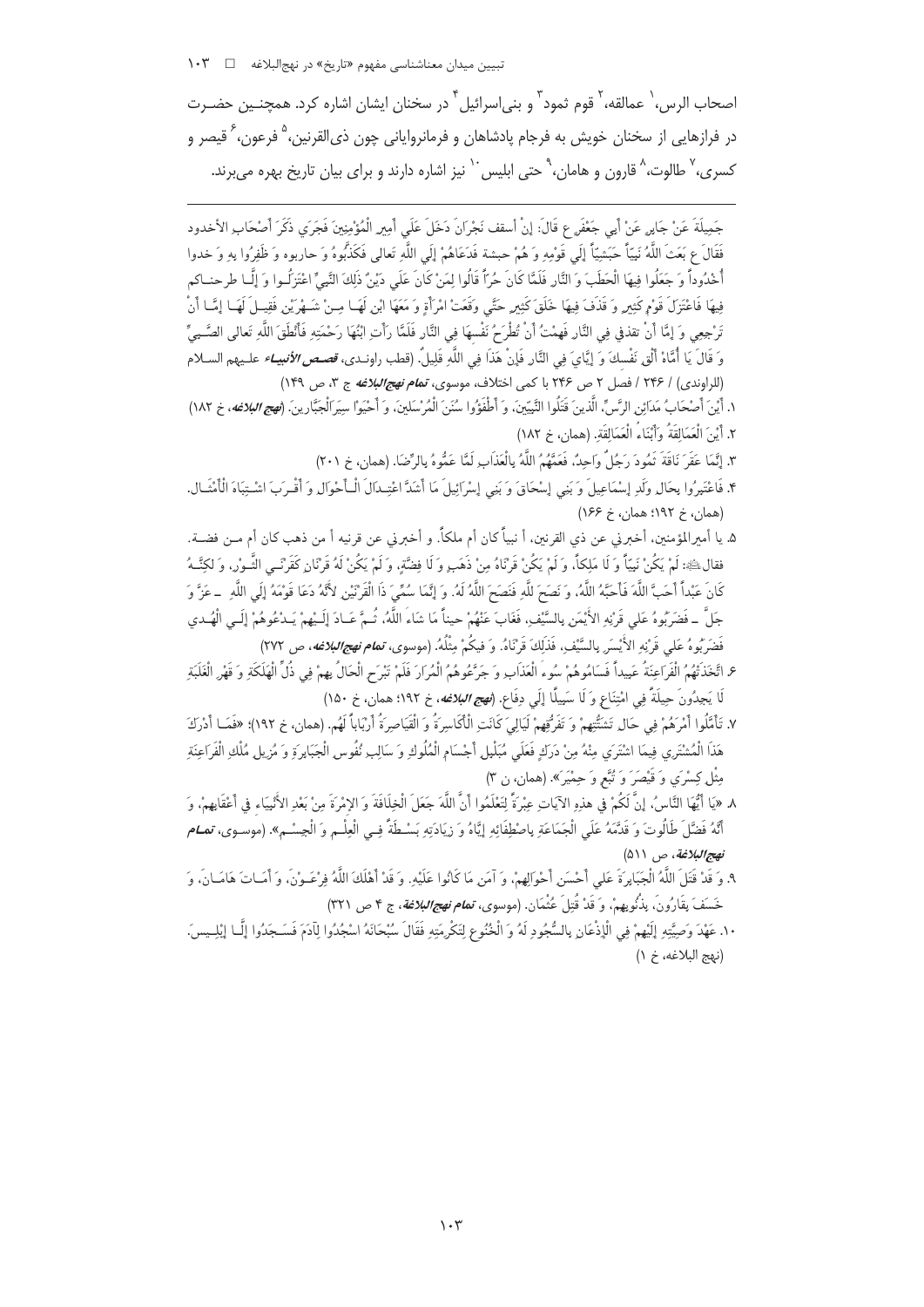واژگانی که دلالت غیر صریح در معنای تاریخ دارد

همانگونه که قبلا اشاره کردیم ممکن است بررسی الفاظ ناظر به مطالعه متن باشد و یا مفهـوم یـک واژه در ساختار یک متن معنایی متفاوت از متن دیگری داشته باشد. ازاین٫رو بـرای بررسـی مفهـوم و موضوع یک واژه ابتدا تمام متن گوینده باید مورد مطالعه قـرار بگیـرد تـا مقصـود او فهمیـده شـود. ازاین رو نمی توان برای هر واژهای معنای ثابتی در نظر گرفت و آن را در تمام متون تعمیم داد.

این واژگان با پسوند و پیشوند و یا هم نشینهای خود، مفهوم جدیدی در بافت جدیـدی بدسـت میآورد که در نتیجه، وضع خاص و ساختار جدیدی پدید آمده، بدون آنکه با معنای اساسـی تعــارض داشته باشد. معنای نوین، یک معنای اضافی و غیر رایج است در حالی که دلالـت صـریح یـا معنــای اساسی به مثابه معنایی رایج و سهل الوصل است. در این بخش به واژگانی اشاره می شود که دلالـت آنها بر معنا و موضوع تاریخ صراحت کمتری نسبت به واژگانی که بیان شد دارد و در بافت و ترکیب خاصی چنین دلالتی را پیدا میکنند و بطور مستقل چنین معنایی ندارد.

#### الف) امم

لغتشناسان برای واژه «امه» معانی گوناگونی بیان کردهاند، که اساس آن بـر جمـاعتی از مـردم بـاز مي گردد. ٰ اميرالمؤمنين ﷺ در كلمات خود از واژه «امم» غالباً در سه معنـاي «جماعـت و گروهــي از مردم»،<sup>۲</sup> «پیروان پیامبر و مسلمانان»<sup>۳</sup> و «پیشینیان و گذشتگان»<sup>۴</sup> بهره بردهاند. از این رو واژه «امم» در جملات و ساختار ماضی که به معنای جامعه و گروهی از مردم که در گذشته، به کار رفتـه اسـت، در میدان واژگان تاریخی در بیان امپرالمؤمنین ﷺ قرار می گیـرد، همانگونـه کـه واژه «ماضـین» بـه يبشينيان إشاره داشت. إزاين و حضرت مرفرمايد: «أَنْنَ الْأُمَمُ الَّذِينَ فَتَنْتِهِمْ يزَخَارِ فِك؟».

۱. كل جيل من الناس هم أمهٔ. (فراهيدي، *العين*، ج ٨، ص ۴۲۸)؛ گروهي از مردم كه داّراي پيامبري بودهاند. (صـاحب بن عباد، *المحیط فی اللغة*، ج ۱۰، ص ۴۶۰)؛ هر جماعتی است که روی اختیار و یا اجبار، یک چیز مثل دین یا زبان و يا مكان آنها را كنار هم جمع كند را امت مى گويند. (راغب اصفهانى، *مفرد<i>ات ألفاظ القو آن، ص ١***٨۶)** امت، گروه و جماعت متشکل است. (قرشی، *مفرد<i>ات نهج البلاغه***،** ج ۰، ص ۷۷)

٢. رَجُلٌ قَمَشَ جَهْلًا مُوضِعٌ فِي جُهَّالِ الْأُمَّةِ عَادِ فِي أَغْبَاشِ الْفِتْنَةِ. (نهج البلاغه، خ ١٧)

- ٣. فَإِنْ أَبَيْتُمْ إِلَّا أَنْ تَزْعُمُوا أَنِّي أَخْطَأْتُ وَ ضَلَلْتُ فَلِمَ تُضَلِّلُونَ عَامَّةَ أُمَّةٍ مُحَمَّدٍ صلىالله عليهوآله بضَـلَالِي. (همـان، خ ١٢٧؛ همان، ن٥٣» همان، ن ٧٨)
- ۴. لَمْ يَجْبُرْ عَظْمَ أَحَدٍ مِنَ الْأُمَمِ إِلَّا بَعْدَ أَزْلِ وَ بَلَاء؛ (همان، خ ٨٨) وَ أَيْمُ اللَّهِ، مَا اخْتَلَفَتْ أُمَّةٌ قَطُّ بَعْدَ نَبِيُّهَا إِلَّــا ظَهَـرَ أَهْلُ بَاطِلُهَا عَلى أَهْلِ حَقِّهَا إِلَّا مَا شَاء<sup>َ</sup> اللَّه. (موسوى، *تمام نهج!لبلاغة***،** ج ٢ ص ۴۲۰)
	- ۵. كجايند امتهايي كه با زينتهايت آنها را فريفتي؟ (نهج البلاغه، ن ۴۵)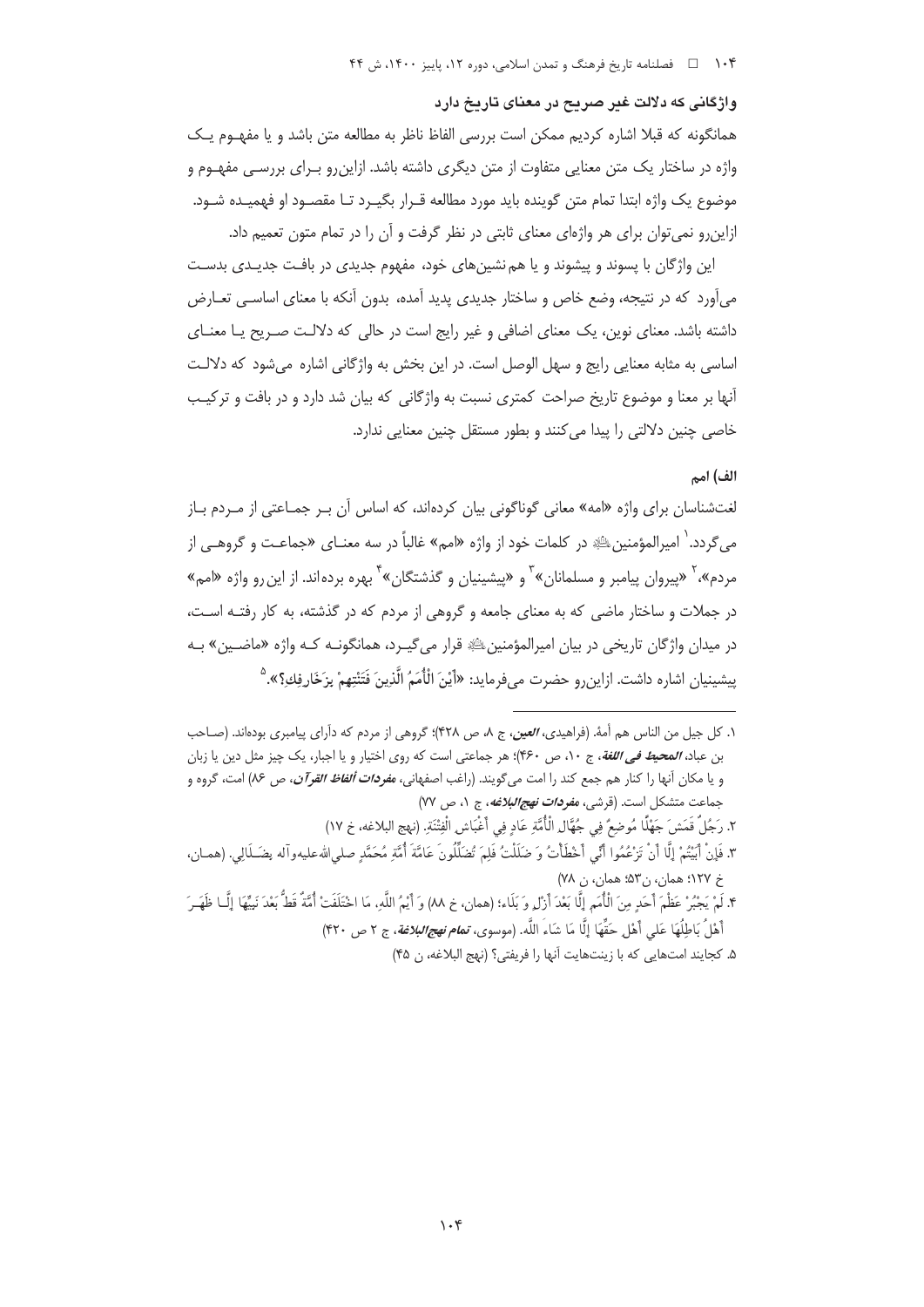برای واژه امم در ساختارها و متون مختلف، معانی مختلفی را بر شمردهاند، کما اینکه در قــرآن و در برخی آیات به معنای «زمان»،` «راه و رسم زندگی»،<sup>۲</sup> «جماعت»، ۳ «پیشوا»، ۴ «مسلمانا<sub>ن</sub>»، <sup>۵</sup> «کفار»، <sup>۶</sup> «گروهی از حیوانات»<sup>۷</sup> استعمال شده که با معنای اساسـی آن متفـاوت اسـت، یکـی از معـانی نسـبی و دلالتـهای غیر صریح امم به معنای مدنظر و موضوع تاریخ یعنی «پیشینیان»<sup>۸</sup> نزدیک است و اسـتفاده .<br>نیز شده است. ازاین٫و می توان این واژه ٫ا در زمره شبکه میدانی واژگان هم٬معنا با تاریخ برشمرد.

### ب) قىل

واژه «قبل» به معنای گذشته است و ظرف زمان می باشد، گفته شده «قبل» و «بعـد» در پـیش و تقدم چیزی که به حال متصل باشد به کار میرود و در وجوه و ابعاد مختلفی چون زمان، مکان رتبه استفاده میشود.<sup>۳</sup>

«قبل» به تنهایی بر معنی و موضوع تاریخ صراحتی ندارد، اما هنگامی که در ساختار جمله ماضی و در کنار واژه «کان» قرار میگیرد به مفهوم مدنظر منتقل میشود. چنانچه که در قرآن نیـز در ایـن معنا استفاده شده است.<sup>۱۰</sup>

امپرالمؤمنین ﷺ نیز از این واژه برای توجه و عبرت دادن به حوادثی که بر پیشـینیان در گذشـته واقع شده است بسيار بهره بردهاند. به طور نمونه ميفرمايد: «اتَّعِظُوا بِمَنْ كَانَ قَبْلَكُمْ قَبْلَ أنْ يَتَّعِظَ بِكُمْ مَنْ بَعْدَكُمْ».''

در فراز دیگری امامﷺ مخاطبان خود را متوجه سرنوشت اقوام گذشته کرده و آنها را انذار داده و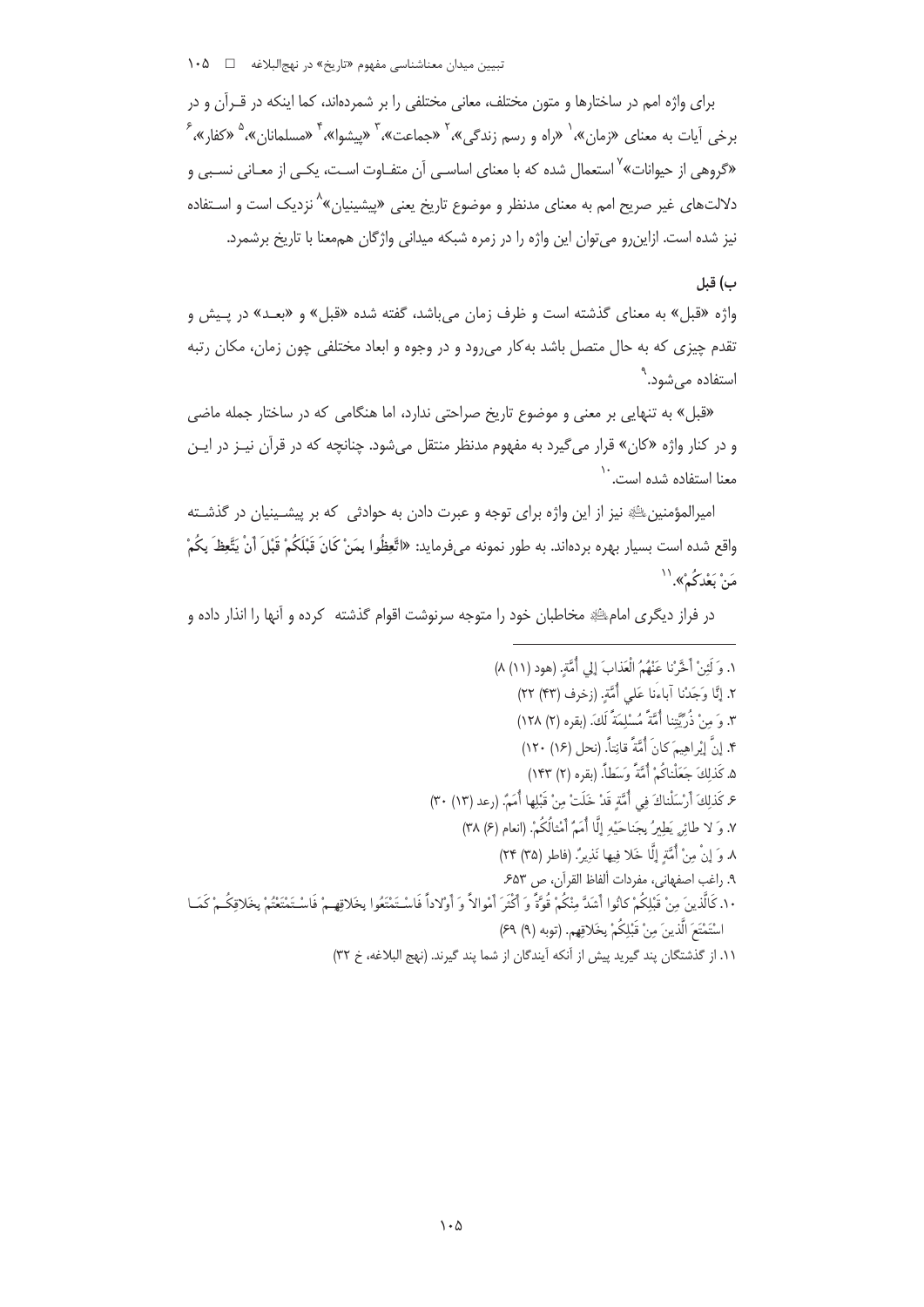۱۰۶ هـ المصلنامه تاریخ فرهنگ و تمدن اسلامی، دوره ۱۲، پاییز ۱۴۰۰، ش ۴۴

به عبرتگیری از تاریخ دعوت کرده و میفرماید: «الَسْتُمْ فِی مَسَاکِنِ مَنْ کَانَ قَـبْلَکُمْ أَطْـولَ أَعْمَـاراً وَ أَبْقَى آثَاراً وَ أَبْعَدَ آمَالًا وَ أَعَدَّ عَدِيداً وَ أَكْثَفَ جُنُو داً». ٰ

سخنان و بیانات دیگری را می توان از امپرالمؤمنین ﷺ برای این ادعا شاهد آورد که بـرای دوری از تطویل در یاورقی به آنها اشاره می شود. <sup>۲</sup> از همین رو به نظر می توان این واژه را در میدان واژگــانی مفاهيم تاريخي اميرالمؤمنين ﷺ قرار داد.

## ج) قرون

«قرون» جمع قرن به معنای قوم<sup>۲</sup> است. برخی نیز قرن را جماعتی میدانند که در آن پیامبر یـا اهــل علمی بوده است. ٔ هرچند معنای اساسی قرن به یک جماعـت در یـک بـازه زمـانی خاصـی اطـلاق می شود، <sup>۹</sup> اما این واژه هر گاه در ساختار جمله ماضی و با هم نشین های خاصی قرار بگیرد مانند: ماضیه و یا سالفه؛ در معنای تاریخ و به معنای پیشینیان خواهد بود، کـه در ایـن صـورت در دایـره مفـاهیم تاریخی قرار میگیرد، چراکه موضوع و معنای تاریخ در آن اشباع میشود، همانگونه کـه در آیـاتی از قرآن بر همین معنا آمده است، <sup>۶</sup> و برخی پژوهشگران نیز بدان اشاره کردهاند. <sup>۷</sup>

امیرالمؤمنین ﷺ درباره سرنوشت جوامع و ملتهای گذشته در خطبـه قاصـعه بـدین گونـه اشـاره مِ فِرمايند: «إِنَّ اللَّهَ سُبْحَانَهُ لَمْ يَلْعَنِ الْقَرْنَ الْمَاضِيَ [الْقُرُونَ الْمَاضِيَة] بَـيْنَ أيْـديكُمْ إِلَّـا لِتَـرِكِهِمُ الْـأَمْرَ بِالْمَعْرُوفِ وَ النَّهْيَ عَنِ الْمُنْكَـرِ». ٛ و در موارد دیگری واژه «قرون» توسط امیرمؤمنــانﷺ در معنــا و مفهوم تاریخ به کار گرفته شده است.<sup>۹</sup>

- ٢. اعتبروا بنزولكم منازل من كان قبلكم، و انقطاعكم عن اوصل اخوانكم. (همان، خ ١۶)؛ فَإِنَّمَا أَهْلَكَ مَنْ كَانَ قَـبْلَكُمْ أَنَّهُمْ مَنَعُوا النَّاسَ الْحَقَّ فَاشْتَرَوْهُ، وَ أَخَذُوهُمْ بِالْبَاطِلِ فَاقْتَدَوْهُ. (همان، ن ٩٩؛ همان، خ ١٧۶؛ همان، خ ١٩٢)
	- ٣. راغب اصفهاني، م*فودات ألفاظ القو آن*، ص ۶۶۷.
		- ۴. قرشی بنایی، ق*اموس قر آن*، ج ۵، ص ۳۱۰.
- ۵. برخی این واژه را به معنای مدت زمان متعینی گرفتهاند از ۳۰ سال، )زمخشری، *مقدمة الأدب، ص* ۴. تا ۱۰۰ سـال، فيروزآبادي، *القاموس المحيط*، ج ۴، ص ٢۵٩)
- ع وَ لَقَدْ أَهْلَكْنَا الْقُرُونَ مِنْ قَبْلِكُمْ. (يونس (١٠) ١٣)؛ وَكَمْ أَهْلَكْنا مِنَ الْقُرُونِ». (الإسراء (١٧) ١٧؛ الفرقان (٢۵) ٣٨) ۷. ٫. ک: کافي، *تاويخ دو قو آن*، ص ۳۱.
- ۸. خدای سبحان، مردم روزگاران گذشته را از رحمت خود دور نساخت مگر برای ترک امر به معـروف و نهـی از منکـر. (نهج البلاغه، خ ١٩٢)
- ٩. إِنَّ لَكُمْ فِي الْقُرُونِ السَّالِفَةِ لَعِبْرَةً. (همان، خ ١٨٢)؛ لَا تَغُرَّكُمُ الْحَيَاةُ الدُّنّيَا كَمَا غَرَّتْ مَنْ كَـانَ قَـبْلَكُمْ مِـنَ الْــأُمَمِ

۱. مگر شما در جایگاه پیشینیان خود زندگی نمی کنید همان ها که عمرشان از شما طولانی تـر و آثارشـان یـا برجـاتر و آرزوهای شان درازتر، نفراتشان فزونتر و لشکرهایشان انبوهتر بود. (همان، خ ١١١)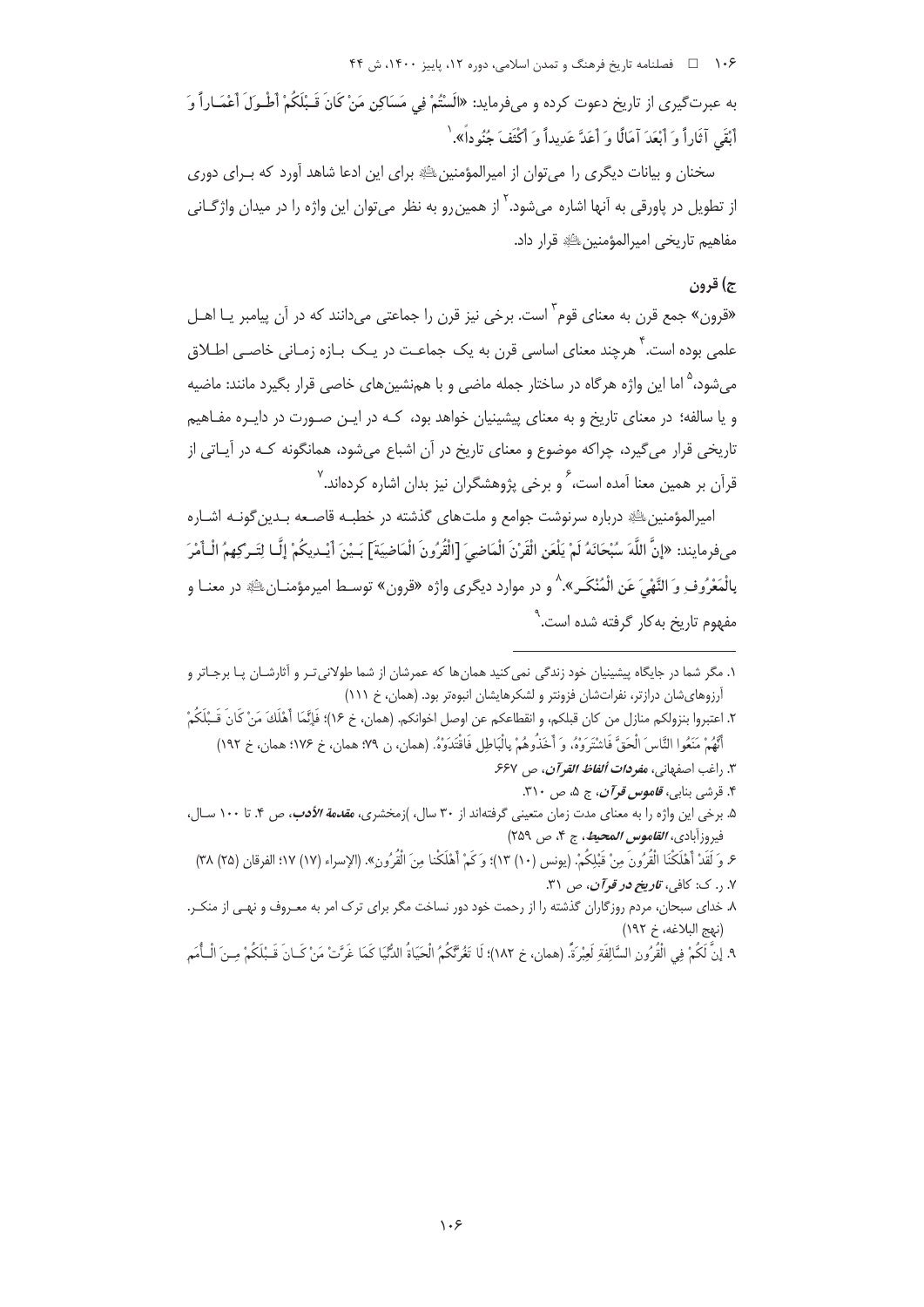#### نتىجە

مفهوم تاریخ یکی از معانی پرکاربرد در متون مقدس اسلامی، همچــون قــراّن کــریم و نهــج|لبلاغــه میباشد؛ هرچند خود واژه «تاریخ» در این منابع مورد استعمال قرار نگرفته است، اما به خاطر اهمیت بالا و میزان هدایت گری حوادثی که بر پیشینیان گذشته است، واژههـایی کـه دارای معنـای تـاریخ هستند بطور قابل توجهي مورد استفاده قرار كرفته شده است.

موضوع تاريخ از سه مفهوم انسان، گذشته و وقايع مهم تشكيل شده است. اين سه مفهوم اگر در واژگانی ذیل سخنان امپرالمؤمنین ﷺ اشراب شده باشد، می توان آن را در زمره میدان معنـایی تـاریخ در اندیشه امام علیﷺ قرار داد. هرچند برخی از این الفاظ ممکن است در سـاختار و سـیاق جمـلات دیگر، معانی غیر تاریخی داشته باشند، ولی در جملات مد نظر دارای معنای تاریخی هسـتند. از آنچــه گذشت چنین به دست آمد که الفاظی نظیر؛ اخبار، اولین، قصص و ماضـین، دلالـت صـریح-تـری بـر موضوع و مفهوم تاریخ دارد و واژگان امم، قبل و قرون، دلالت و صراحت کمتری دارد. البتـه اسـامی تاریخی را از آن رو که مخاطب را به مقطعی از گذشته و تاریخ می برد، ذیل میدان معنایی تــاریخ بــر مے شماریم.

همانگونه که گذشت برخی از این الفاظ و واژهها بصورت دلالتهـای صـریح و برخـی دیگـر بـا دلالت ضمنی و در معانی نسبی به مفهوم تاریخ اشاره دارند و قرار دادن آنها در یک میدان معنــایی و مفهومی، کمک شایانی به فهم بهتر و دقیق تر از تاریخ در نظام فکری و اندیشـهای امیرالمـؤمنین ﷺ می کند و زمینه را برای تحقیق و بررسی مسائل و معرفت های تاریخی مورد توجـه امیرالمـؤمنینﷺ هموارتر و وسیعتر می نماید.

# منابع و ماخذ

- ۱. قو آن کوييږ
- ۲. *نهج البلاغه*، صبحي صالح.
- ٣. آمدي، عبدالواحد بن محمد، ت*صنيف غور الحكم و دررالكلم، قم*، دار الكتاب الإسلامي ، ١٤١٠ ق.
- ٤. آئينهوند، صادق، **ع***لم تــاريخ در گســتره تمـــدن اســلامي،* **ت**هـران، يژوهشـگاه علـوم انســاني و مطالعات فرهنگی، ۱۳۸۷.

الْمَاضِيَةِ وَ الْقُرُونِ الْخَالِيَة. (همان، خ ٢٣٠) وَ اعْتَبِرُوا بِمَا قَدْ رَأَيْتُمْ مِنْ مَصَارعِ الْقُرُونِ قَبْلَكُمْ. (همان، خطبـه ١۶۶؛ همان، ن ۴۵؛ همان، خ ۱۹۲؛ همان، خ ۲۳۰)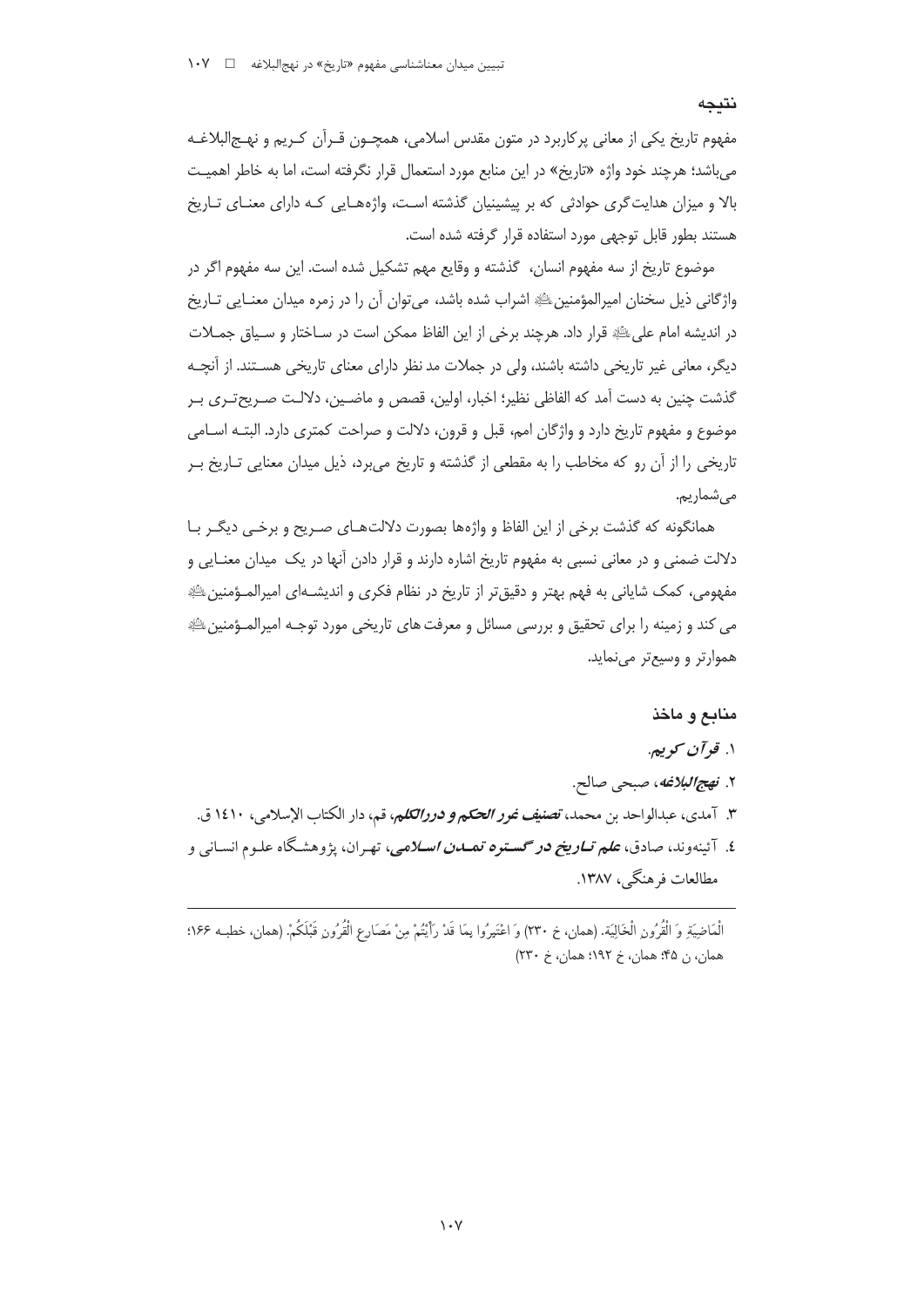- ۱۰۸ هـ استامه تاريخ فرهنگ و تمدن اسلامي، دوره ۱۲، پاييز ۱۴۰۰، ش ۴۴
- ٥. ابراهيمي، ابراهيم، عليرضا طيبيي، فاطمه دست رنـج و مليحـه رمضـاني، «بررسـي زبـانشـناختي روش کاربست ترادف در قرآن (با محوریت آراء علامه طباطبایی)»، پـژوهش هـای *ادبـی ـــ قوآنــی*، سال هفتم، تابستان ١٣٩٨، ش ٢، ص ١تا ١٧.
- ٦. ابن.منظور، محمد بن مكرم، *لسان العوب*، محقق / مصحح: جمالالدين ميردامـادي، بيـروت، دار الفكر للطباعة و النشر و التوزيع ـ دار صادر، ١٤١٤ ق.
- ٧. ابوالفتوح رازي، حسين بن علي، **ر***وض الجنان و روح الجنان في تفسيرالقرآن***،** تحقيق: محمـد جعفر یاحقی و محمد مهدی ناصح، مشهد، بنیاد پـژوهش۱عـای اسـلامی آسـتان قـدس رضـوی، ۱٤۰۸ ق.
- ۸ احمدي، حسين، «فلسفه تاريخ از ديدگاه نهـجالبلاغـه»، *كتــاب مــاه تــاريخ و جغرافيــا*، اسـفند ۱۳۷۹، ش ٤١، ص ١٥ تا ٢٥.
	- ۹. ازهري، محمد بن احمد، ته*ذيب اللغه*، بيروت، دارإحياء التراث العربي، ۲۰۰۱ م.
	- ۱۰. اصلان، محمد بن احمد ، ته*ذيب اللغة*، ازهري، بيروت، دار إحياء التراث العربي، ۱٤٢١ ق.
		- ۱۱. باقری، مهری، *مقدمات زبانشناسی،* تهران، قطره، ۱۳۹۹.
- ۱۲. یالمر، فرانک رابرت، *نگاهی تازه به معنیشناسی،* ترجمه کوروش صفوی، نشر مرکز، تهران،  $1491$
- ۱۳. حسینی زبیدی واسطی، سید مرتضی، *تاج العروس من جواهر القاموس*، بیـروت، دار الفکـر، ١٤١٤ق.
	- ۱٤. حضرتبي، حسن، «اسلام و ايران، بررسي تاريخي»، م*جموعه مقلات*، قم، بوستان كتاب، ۱۳۸۲.
- ۱۵. حضر تی، حسن، روش پژوهش در تاریخ شناسی (با تأکید بر اصول و قواعد رساله نویسی)، تهران، یژوهشکده امام خمینی و انقلاب اسلامی، ۱۳۹۰.
- ١٦. راغب اصفهاني، حسين بن محمد، **توجهه و تحقيق م***فودات الفاظ قـر آن***،** ترجمـه غلامرضـا خسروي، محقق / مصحح: غلامرضا خسروي حسيني، تهران، مرتضوي، بي تا.
- ١٧. راغب اصفهاني، حسين بن محمد، م*فودات الفاظ القـوآن*، محقـق / مصـحح: صـفوان عـدنان داوودي، بيروت \_دمشق، دار القلم \_الدار الشامية، ١٤١٢ ق.
- ۱۸. روزنتال، فرانتس، *تاریخ تاریختگاری در اسلام، ترجمه اسـدالله آزاد*، آسـتان قــدس رضــوی،  $.1499$
- ۱۹. زمخشری، محمود بن عمر، *مقدمة الأدب*، تهران، موسسه مطالعـات اسـلامی دانشـگاه تهـران ـ دانشگاه مک گیل، ۱۳۸۶.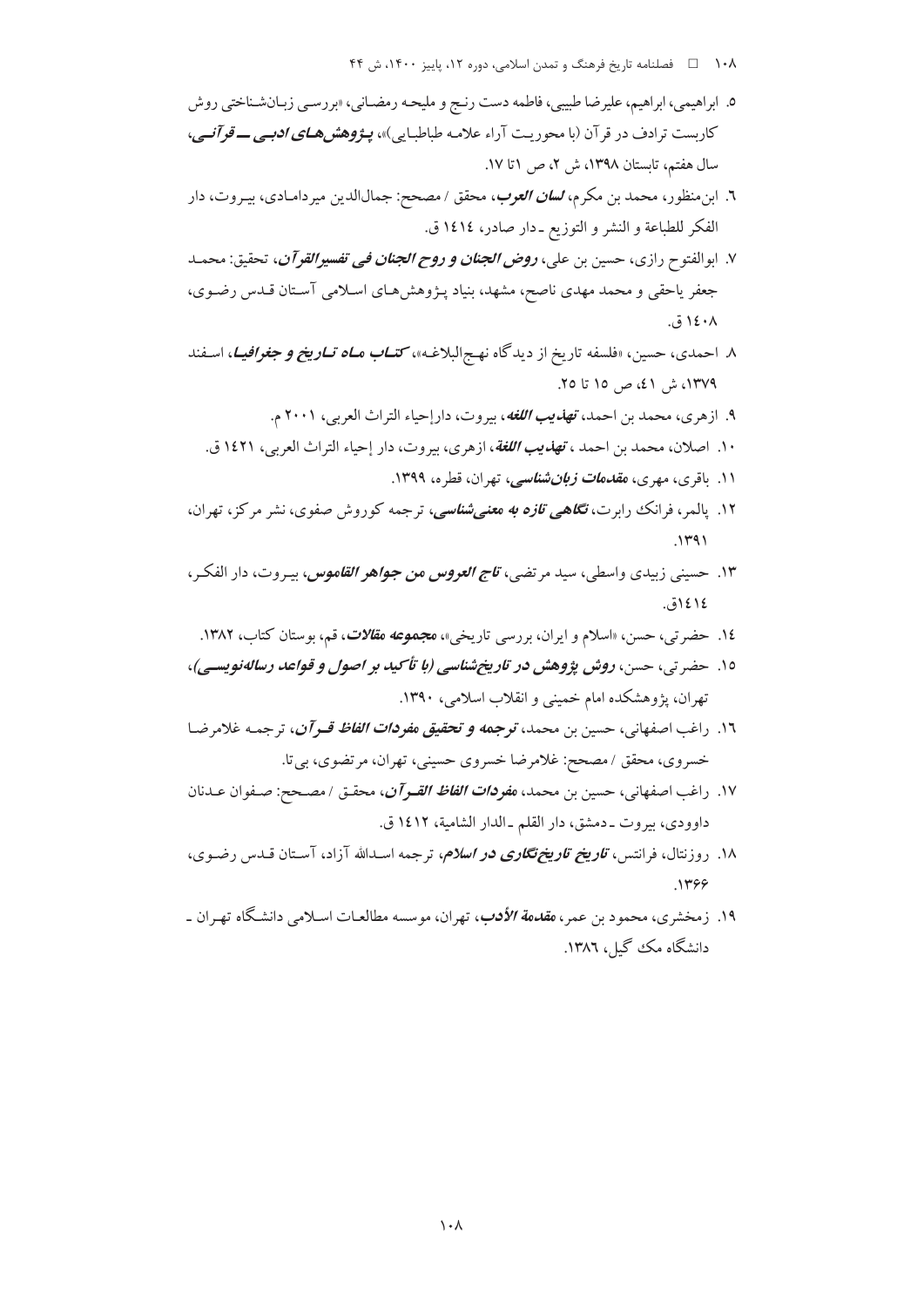- ۲۰. زهري، محمد بن احمد، *تهذيب اللغة*، بيروت، ج ۱، ۱٤۲۱ ق.
- ۲۱. سجادی، صادق، هادی عالمزاده، *تاریختگاری در اسلام، ته*ران، سمت، ۱۳۸۸.
- ۲۲. شاملی، نصرالله و آرمان محمدی رایگانی، «میـدانهـای معنـی شـناختی واژگـان نهـج|لبلاغـه»، تحقيق*ات علوم قرآن و حديث*، سال پنجم، شماره ۹، ص ۷۸ ـ ٤٧، ۱۳۸۷.
- ۲۳. شاملی، نصبه الله، م*عناشناسی واژههای اخلاقی نهج البلاغ*یه، اصلفهان، دفتیر تبلیغیات اسلامی حوزه علميه قم شعبه اصفهان، ١٣٩٢.
- ٢٤. صاحب بن عبـاد، إسـماعيل بـن عبـاد، **المحــي***ط فــى اللغــة***، محقـ**ق / مصـحح: محمــد حسـن آل ياسين، بيروت، عالم الكتاب، ١٤١٤ ق.
- ۲۵. صدقی، حامد، سیفی، طیبه، «بررسی الفاظ مترادف در نهجالبلاغه»، م*طالعات اسلامی*، زمسـتان ١٣٨٥، ش ٧٤، ص ٦٤ ـ ٣٩.
	- ۲٦. صفوی، کوروش، *درآمدی بر معناشناسی*، تهران، سوره مهر، ۱۳۹۳.
- ۲۷. عبداللهی، یحیی، «تأملی نو در مفهوم تاریخ: مروری بر تعاریف تاریخ با نیم نگـاهی بـه فلسـفه تاریخ شیعی»، م*اهنامه سوره، سوره اندیشه*، ش ٥٤ و ٥٥، ص ٣١٦ ـ ٣١١، ١٣٩٠.
- ۲۸. علیپور، محمدعلی، کندوکاری دیگر در علم تاریخ، فصلنامه تاریخ اسلام، سال هفتم، ش ۲۲، ص ١٨ ـ ٥، تايستان ١٣٨٥.
	- ٢٩. فراهيدي، خليل بن أحمد، كت*اب العين*، قم، نشر هجرت، ١٤٠٩ ق.
- ۳۰. فيروز آبادي، محمد بن يعقوب، *القــاموس المحــيط*، بيـروت، دار الكتـب العلميـة، منشـورات محمد علي بيضون، ١٤١٥ ق.
- ٣١. فيومي، احمد بن محمد، المصباح المنير في غريب الشـرح الكبيـر للرافضـي، قـم، دار الهجـره، ١٤١٤ ق.
	- ۳۲. قرشی بنابی، سید علی اکبر، *قاموس قو آن*، تهران، دار الکتب الاسلامیة، ۱۶۱۲ ق.
- ۳۳. قرشي بنابي، سيد علي اكبر، م*فودات نهج البلاغه*، مصحح: محمدحسن بكـائي، تهـران، موسسـه فرهنگ نشر قبله، ۱۳۷۷.
	- ٣٤. قطب راوندي، سعيد بن هيةالله، قصص *الأنبياء ي*شه، قم، مكتبة العلامة المجلسي، ١٤٣٠ ق.
- ۳٥. قنادي، صالح، *آشنايي با معارف قر آن تفس*ير م*وضـوعي (١) قصـه هـاي قـر آن*، قـم، مر كـز بين المللي ترجمه و نشر المصطفى ﷺ، ج ٤، ١۴٣٥ ق.
	- ۳٦. کافی، مجبد، *تاویخ در قوآن*، قیم، انتشارات یژوهشگاه حوزه و دانشگاه، ۱۳۹۲.